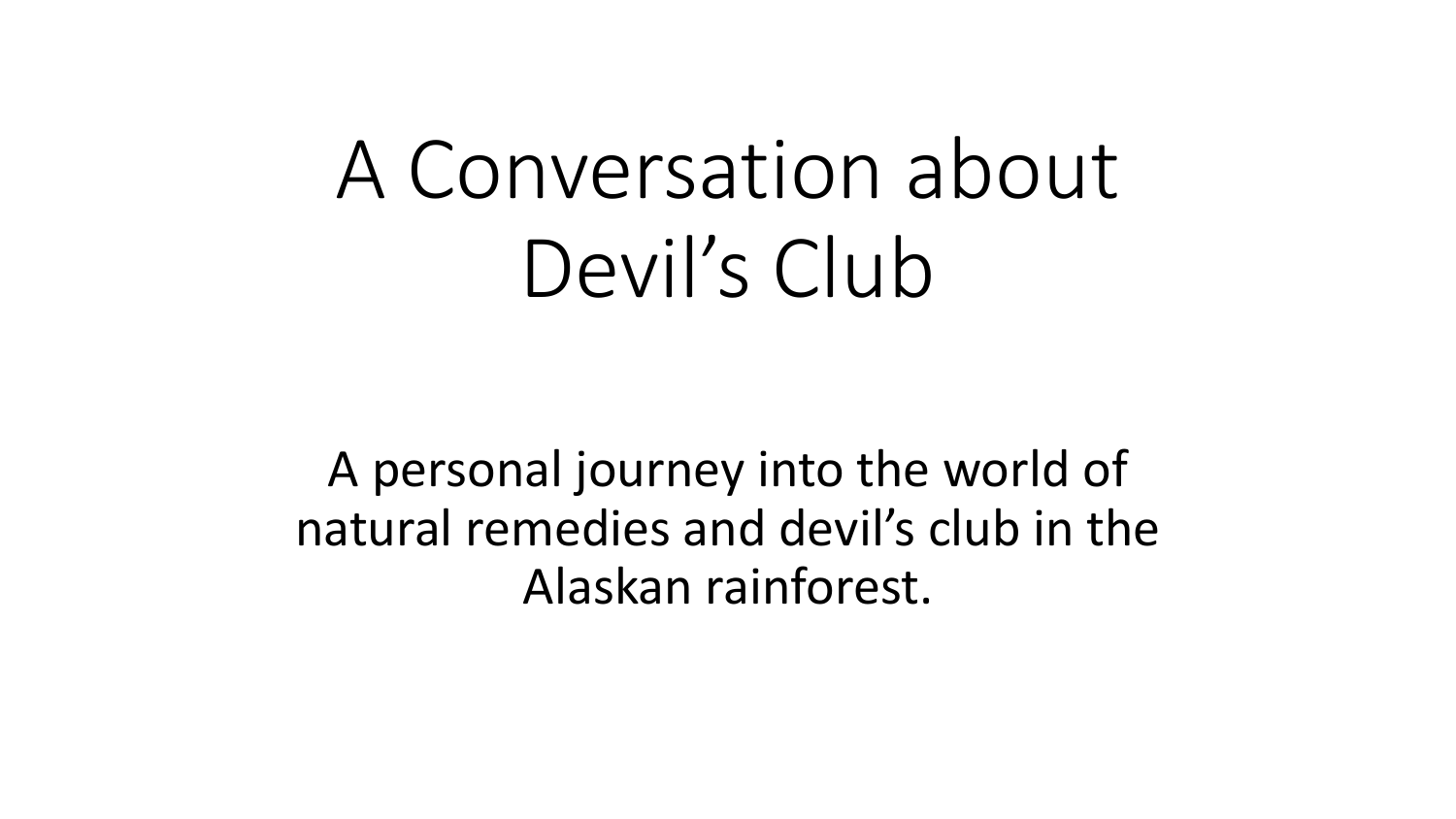## Native Uses

- ailments of the chest
- coughs and colds
- purgative and emetic
- general
- ulcer
- pregnancy and birth
- cancer
- dermatological uses and cuts
- abscesses
- tonic
- arthritis and rheumatism
- diabetes
- STD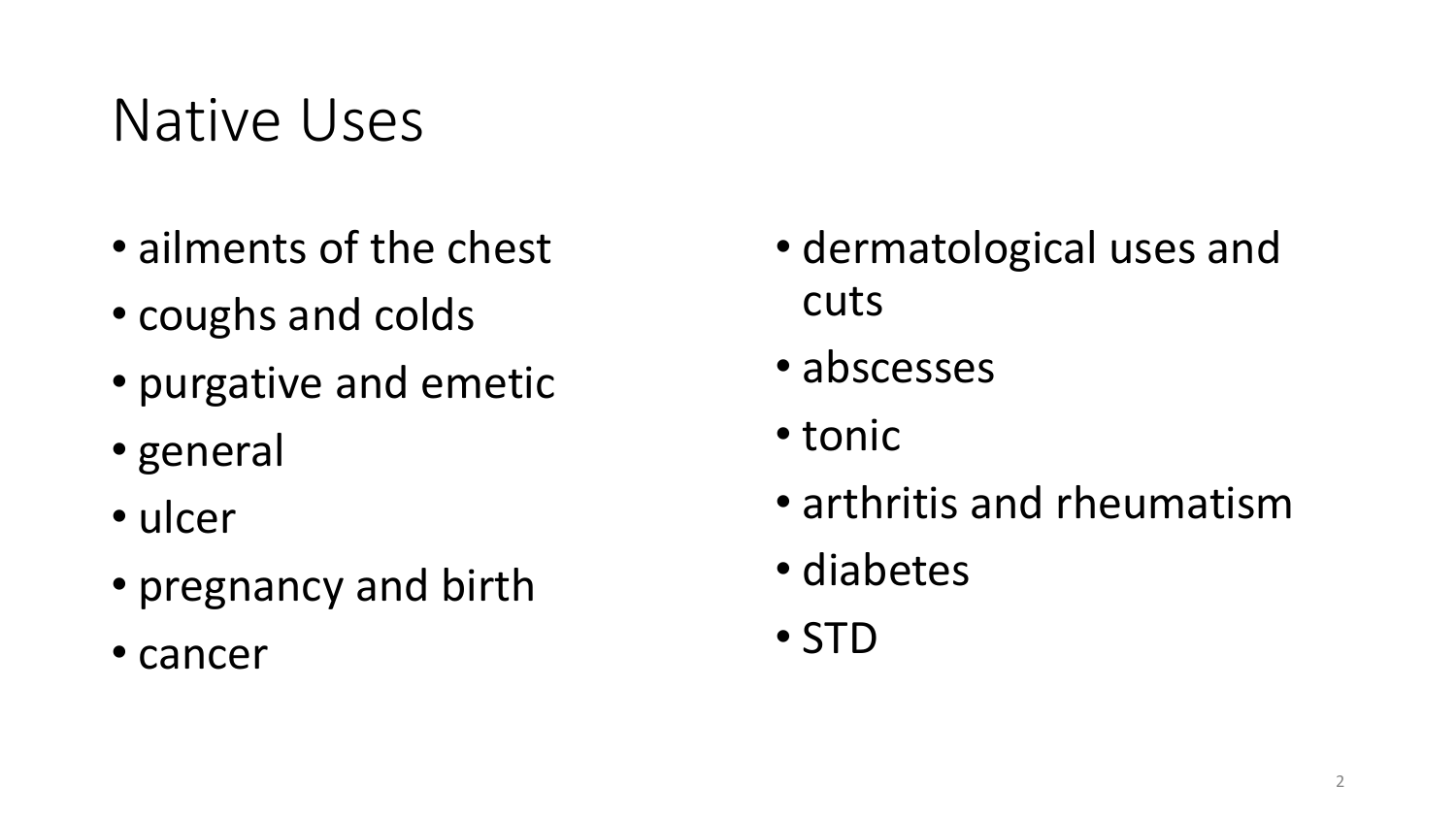# Chemical Profile of Devil's Club Essential Oil

| <b>Constituent</b>                    | <b>Branch bark (author's distillation)</b> | Root bark (Garneau, 2006). |
|---------------------------------------|--------------------------------------------|----------------------------|
| <b>Trans-nerolidol</b>                | 59.6%                                      | 54%                        |
| <b>Bicyclogermacrene</b>              | 10.5%                                      | 4%                         |
| <b>Delta-cadinol (alpha-muurolol)</b> | 10.5%                                      | $\overline{a}$             |
| <b>Tau-cadinol</b>                    | 0.02                                       | 16.9%                      |
| Gamma-cadinene                        | 2.7%                                       | 6%                         |
| Delta-cadinene                        | 2.4%                                       | 4%                         |
| <b>Spathulenol</b>                    | 2.2%                                       | 2.6%                       |

A comparison of the major constituents of the branch and root bark devil's club essential oils





trans-nerolidol =  $(E)$ -nerolidol





 $tau$ -cadinol =  $cedrelanol = 10$ epi-alpha-muurolol



 $delta$ -cadinol =  $torreyol = alpha$ muurolol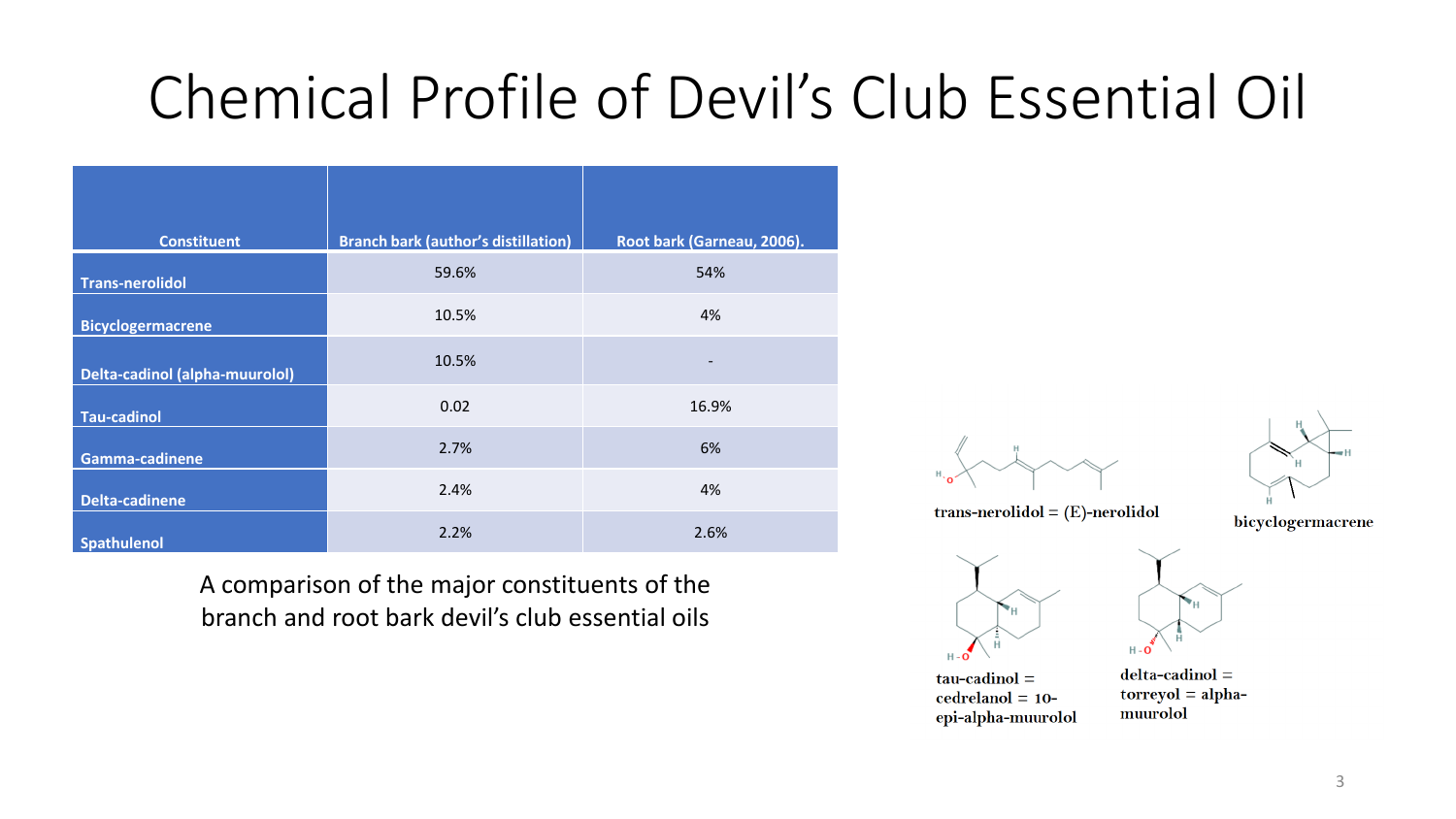# Chemical Profile of Devil's Club Hydrosol

The hydrosol contains an estimated total of 51.8 mg/L of volatile compounds, of which the main ones were characterized as follows:

|                    |      | $%$ of    |                        |               |
|--------------------|------|-----------|------------------------|---------------|
| <b>Constituent</b> | mg/L | volatiles | <b>Class</b>           | EO component? |
| (E)-Nerolidol      | 17.5 | 33.8      | Sesquiterpenic alcohol | Yes           |
| <b>T-Cadinol</b>   | 6.7  | 12.96     | Sesquiterpenic alcohol | <b>Yes</b>    |
| 4-Vinylguaiacol    | 5.8  | 11.13     | Simple phenolic        | <b>No</b>     |
| <b>Spathulenol</b> | 3.2  | 6.26      | Sesquiterpenic alcohol | Yes           |
| $\alpha$ -Cadinol  | 1.1  | 2.19      | Sesquiterpenic alcohol | Yes           |
| Isospathulenol     | 0.7  | 1.29      | Sesquiterpenic alcohol | <b>No</b>     |

Full GC-MS profiles for the essential oil are available online at https://www.southeastdevilsclub.com/gc-ms-analysis

Full GC-FID profile for the hydrosol is available upon request.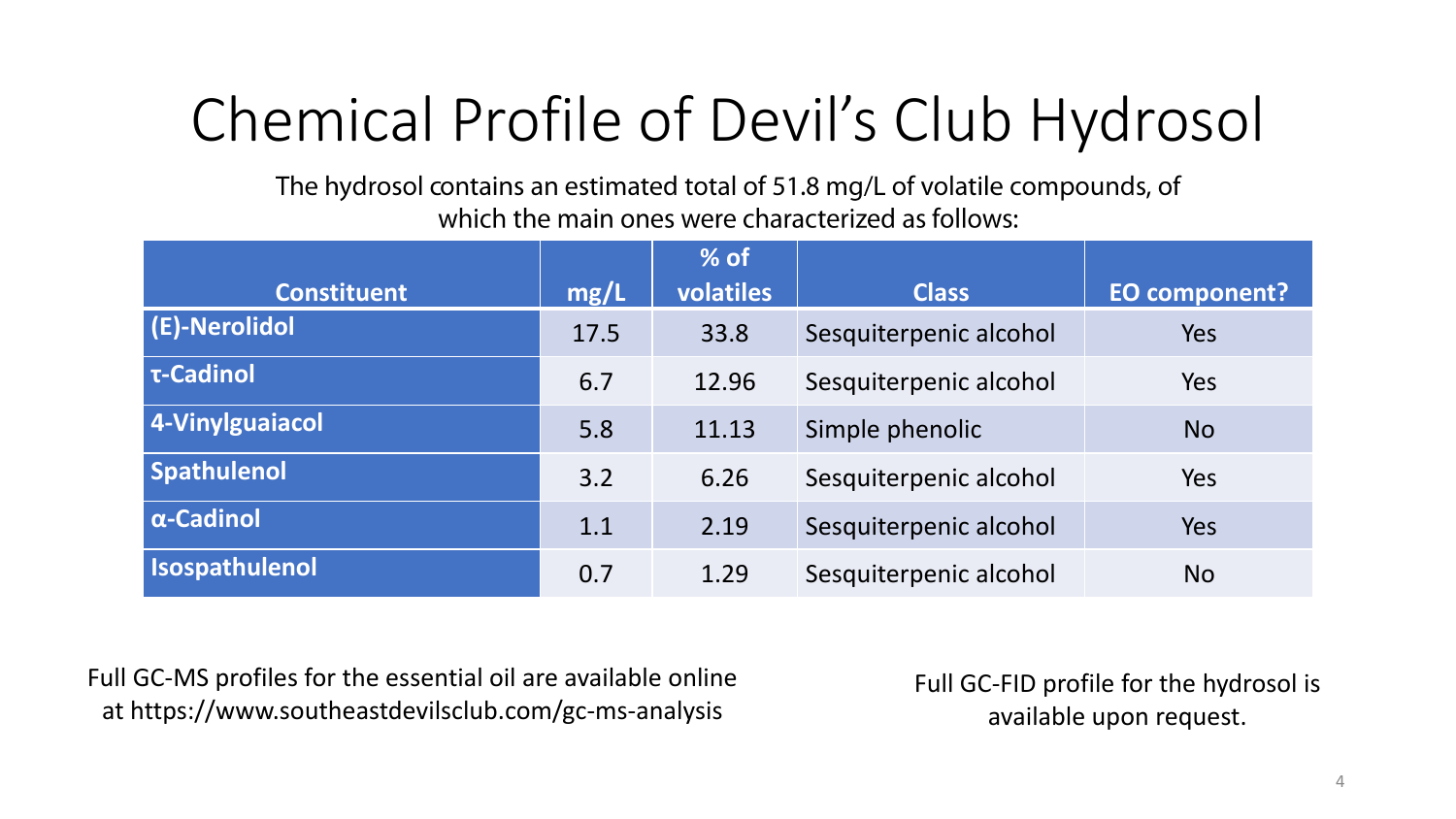# Research on Therapeutic Actions

Primary constituent: trans-nerolidol

- Hydrophobic aliphatic sesquiterpene alcohol
- Reviewed in the paper entitled "Nerolidol: A Sesquiterpene Alcohol with Multi-Faceted Pharmacological and Biological Activities" (Chan,2016)
- anti-microbial
- $\blacksquare$  anti-parasitic
- anti-biofilm
- **<u>■antioxidant</u>**
- anti-nociceptive
- anti-inflammatory
- anti-ulcer
- **E**skin penetration enhancer
- *<u>Insect repellent</u>*
- anti-cancer

Many of these actions correspond to current Native uses of devil's club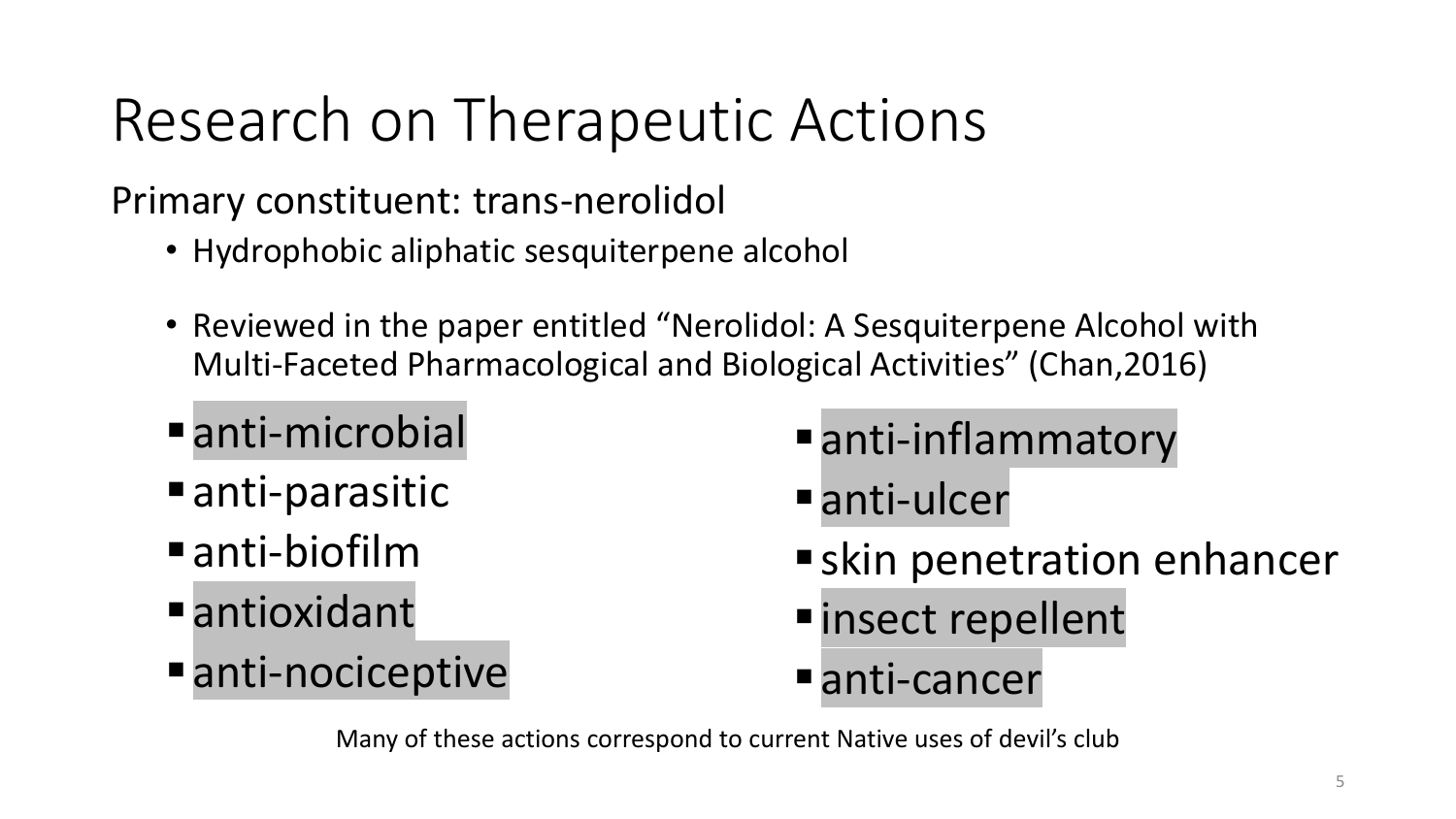

Detailed information about the chemistry, biochemical interactions and cellular function, and the implications of secondary components is available on the Southeast Devilsclub website at https://southeastdevilsclub.com/research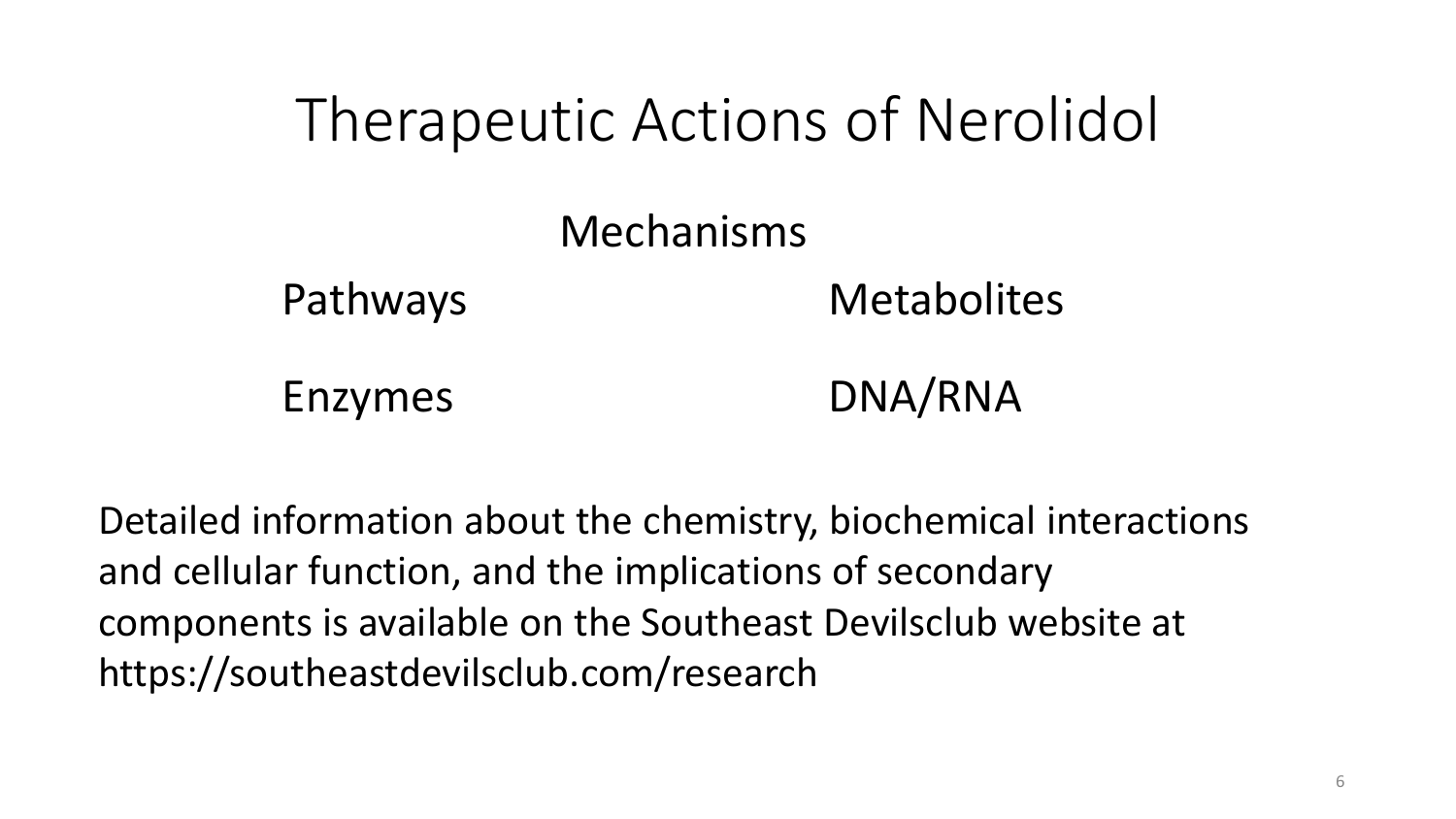## General Pathology

Ailments can be caused by

- direct action of toxins, parasites, or viruses on cells and organs
- dnterruption of natural body processes by toxins, parasites, or viruses
	- Overproduction of normal enzymes, cells, and processes
	- Blocking pathways or receptors
	- Prevention of the production of essential compounds

### Nerolidol potential

- counteract overproduction
- modulate critical chemical pathways.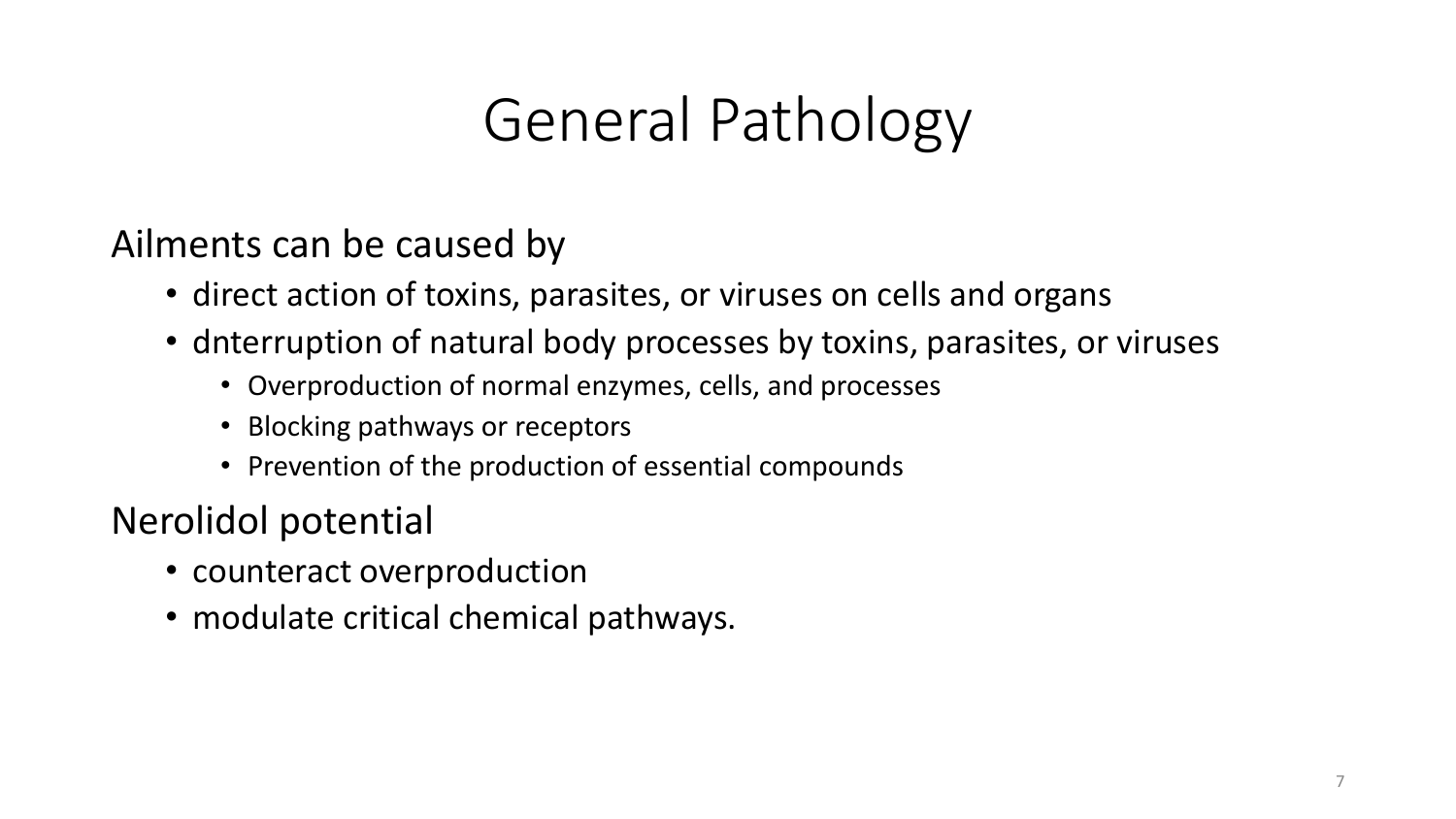# Nrf-2 and LPS

### Nrf-2 : Nuclear factor erythroid 2-related factor 2

- A **protein** that controls the rate of transcription of genetic information from DNA to messenger RNA
- **regulates** the production of cytoprotective phase II detoxification and antioxidant **enzymes**
- considered the master regulator of antioxidant defense molecules

### LPS: Lipopolysaccharide

- Endotoxin and pyrogen
- structural component of the cell wall of gram-negative bacteria
- induces a strong immune response, inhalation airway inflammation, the progression of asthma, other forms of airway disease.
- Humans are the most susceptible species for immune response.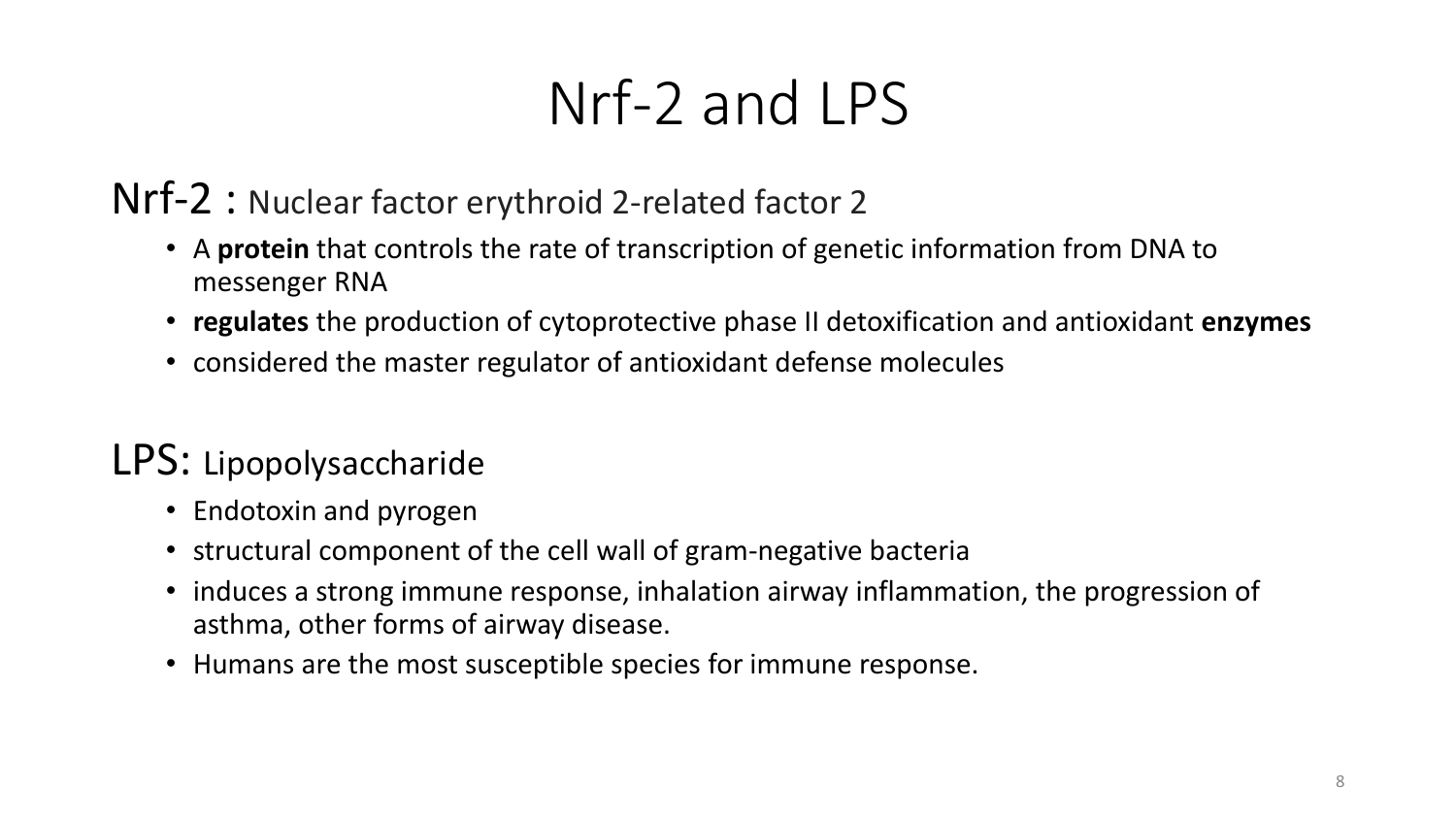# Nrf-2 Activation by Nerolidol

### ALI (acute lung injury) (in vivo)

- a life-threatening disease that is characterized by the rapid onset of inflammatory responses.
- no effective therapeutic strategies are currently available
- nerolidol pretreatment inhibited LPS-induced alveolar-capillary barrier disruption, lung edema, and lipid peroxidation. LPS had interfered with the production of Nrf-2, but the Nrf-2 interference was remedied and enhanced by nerolidol in a dose-dependent manner
- protective effects of nerolidol in LPS-induced ALI by the activation of the AMPK/Nrf-2/HO-1 signaling pathway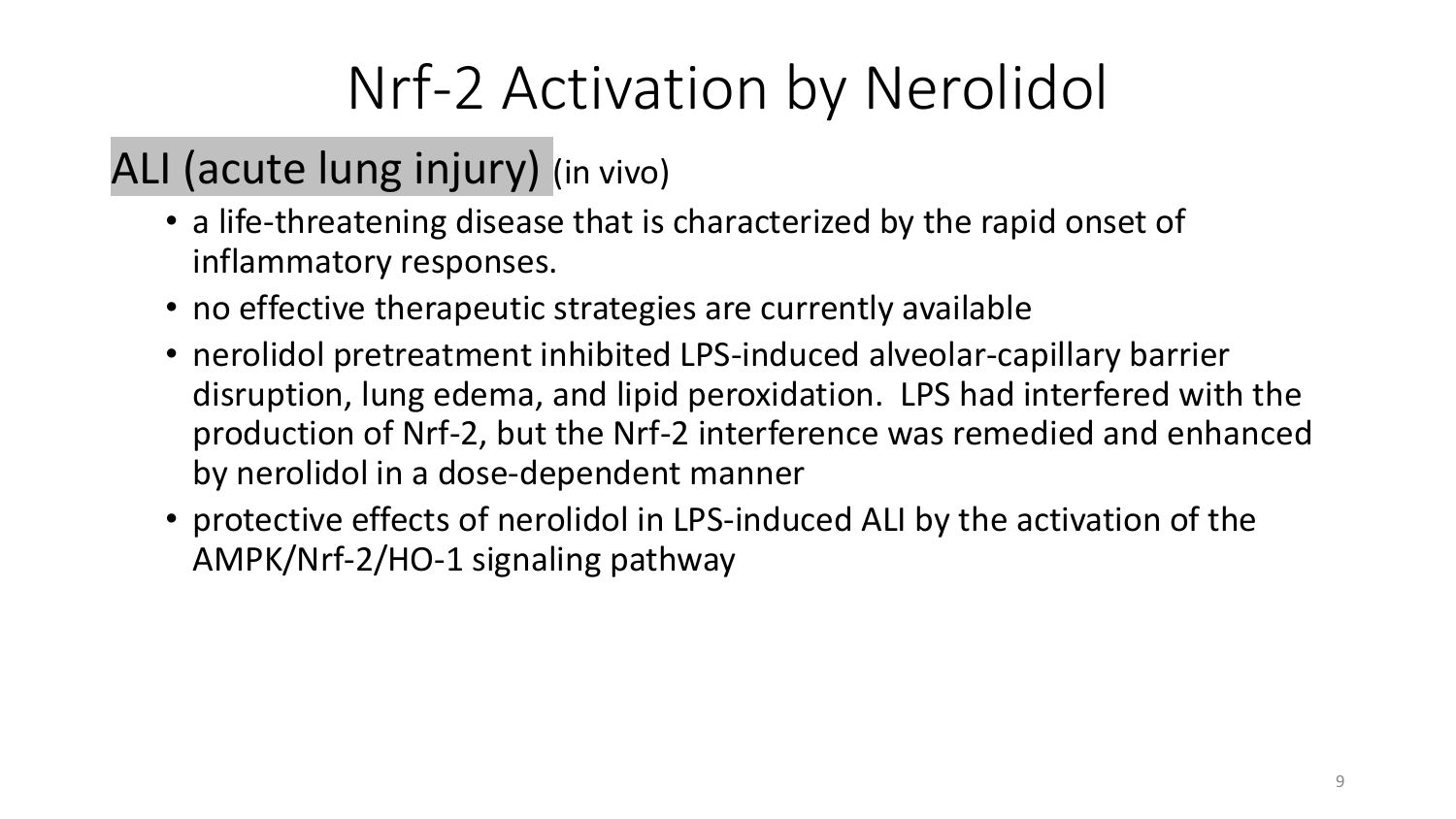# Effects of Nrf-2 Activation by Nerolidol

### Degenerative brain disease and Nrf-2 (in vivo)

- plays an important role in mouse models of neurodegenerative diseases such as Parkinson's disease and Huntington's disease.
- reported to be relevant to acute neurological disorders such as stroke.
- may contribute to the beneficial role of the neuroprotective Parkinson Protein.
- The protective results from nerolidol activation of Nrf2 in neurological disorders such as Parkinson's disease provide a rationale for additional disease model studies and the potential for human clinical trials in the future.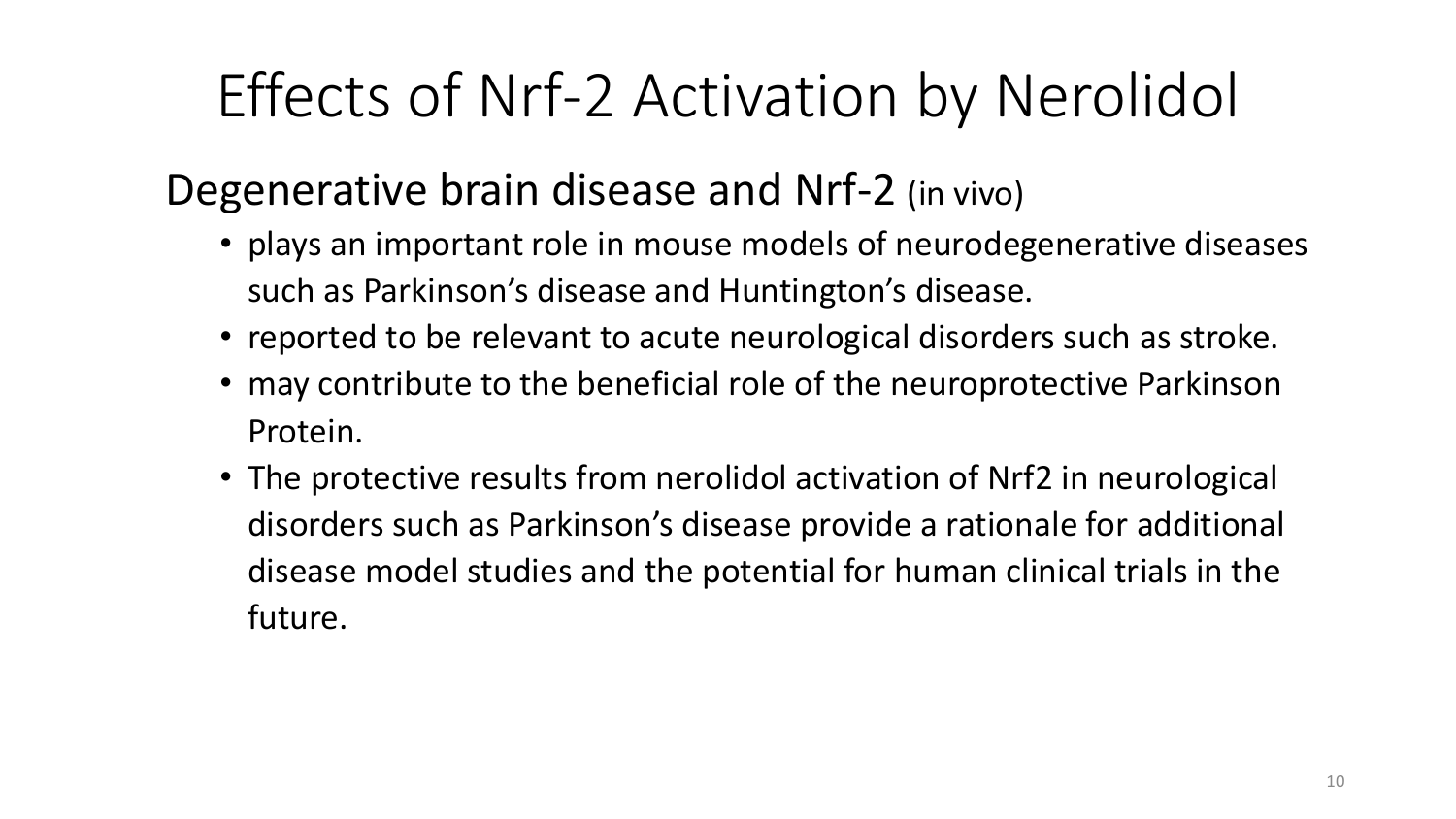## Effects of Nrf-2 Activation by Nerolidol

### Neuroinflammation treatment (in vivo)

- protective effect of nerolidol against CP-induced
	- neuroinflammation,
	- oxidative stress
	- cognitive impairment
	- structural abnormalities in the hippocampus and cortex regions.
- findings suggested that nerolidol is a potential therapeutic molecule which can mitigate CP-induced neurotoxic manifestations via Nrf2 and NFκB pathway. However, more detailed studies are needed to explain the mechanism underlying its neuroprotective effect.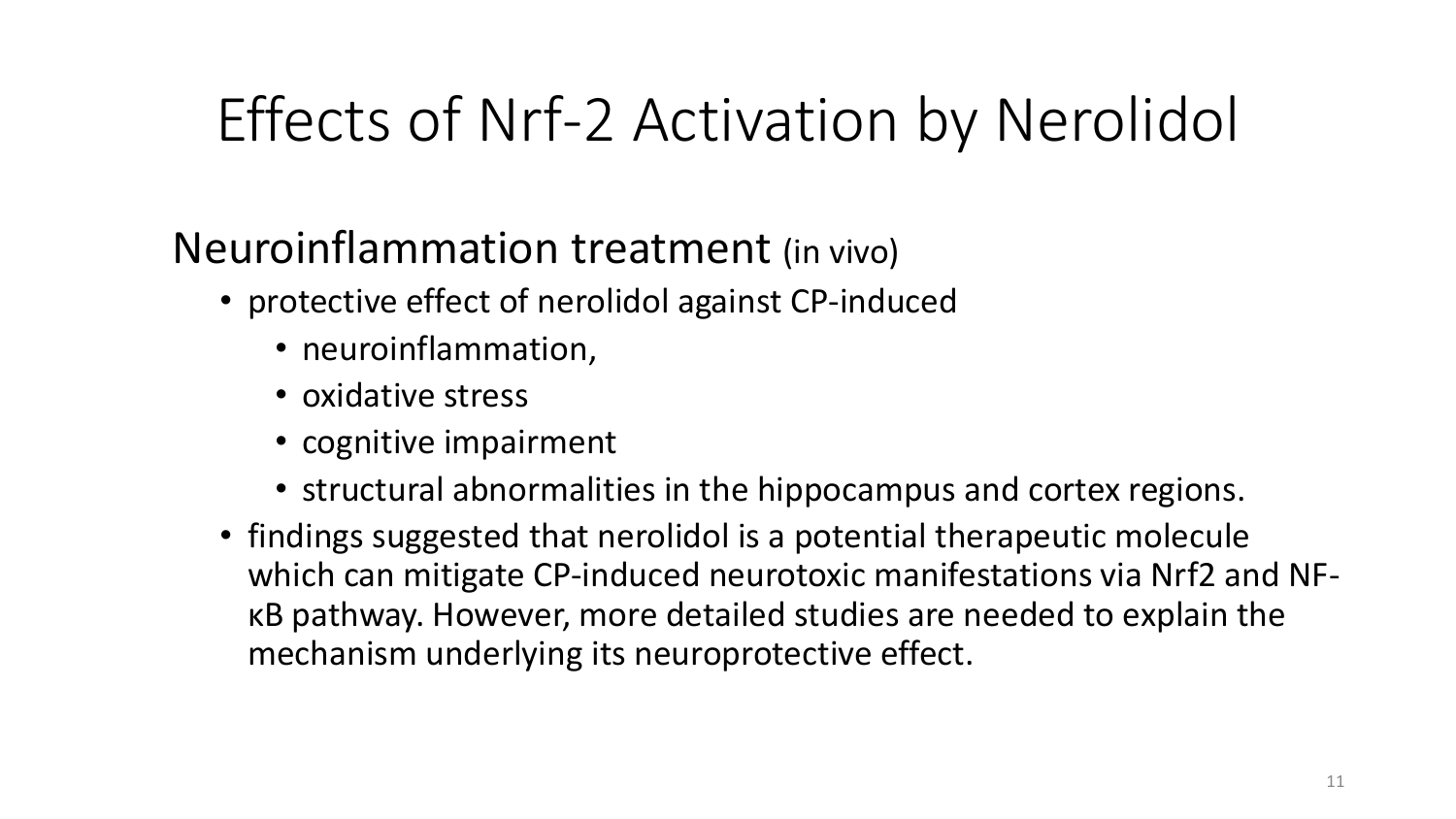## Nerolidol vs LPS

### Acute kidney injury (AKI) (in vivo)

- AKI is a critical care syndrome, resulting in acute reduction of renal function and up to 22% mortality of hospitalized patients.
- nerolidol dose-dependently reduced the pathological injuries of the kidneys and significantly decreased the levels of blood urea nitrogen and creatinine induced by LPS in rats.
- nerolidol had a critical anti-inflammatory effect through inhibition of enzyme signaling and protected against LPS-induced AKI.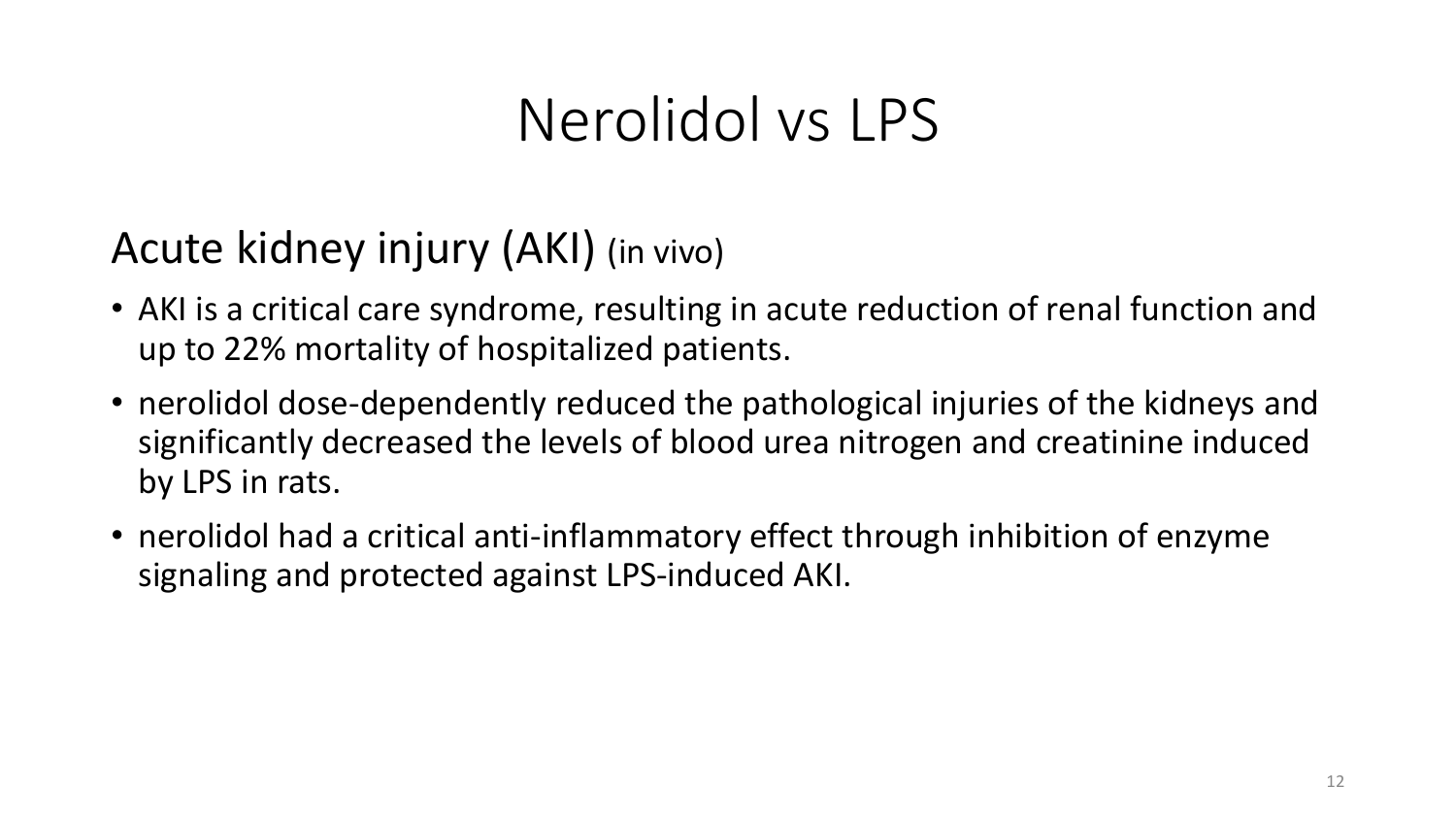# Cyclophosphamide

### Cyclophosphamide (CP)

- medication used as chemotherapy and also to suppress the immune system
- used to treat lymphoma, multiple myeloma, leukemia, ovarian cancer, breast cancer, small cell lung cancer, neuroblastoma, and sarcoma.
- severe side effects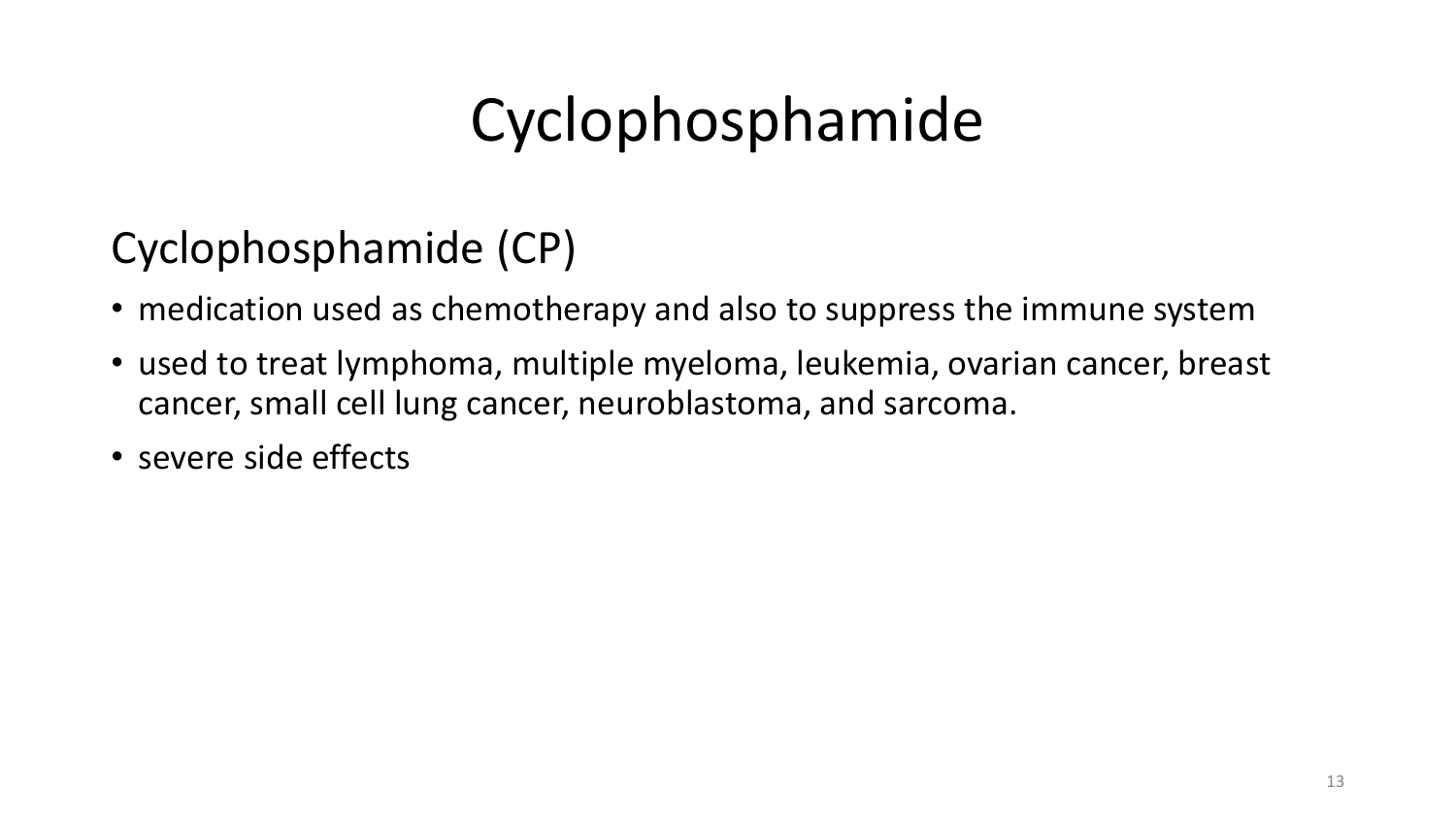# Protective actions of Nerolidol

### Cardioprotective (in vivo)

- an extensive test concluded that nerolidol acted as a potent cardioprotective molecule and attenuated CP-induced cardiotoxicity
- nerilodol reduces hypertension associated inflammation and oxidative stress and provides effective cardioprotection
- echocardiography analysis showed that nerolidol improved cardiac function
- demonstrates nerolidol as a cardio-protective agent against hypertension induced cardiac inflammation.

### Gonadoprotective (in vivo)

- CP has a noticeable gonadotoxic profile.
- CP caused reduced sperm count, sperm motility and testosterone level
- conditions were reversed upon treatment with nerolidol in a dose-dependent manner.
- cerolidol acted as a gonadoprotective molecule and prevented the gonadotoxicity of CP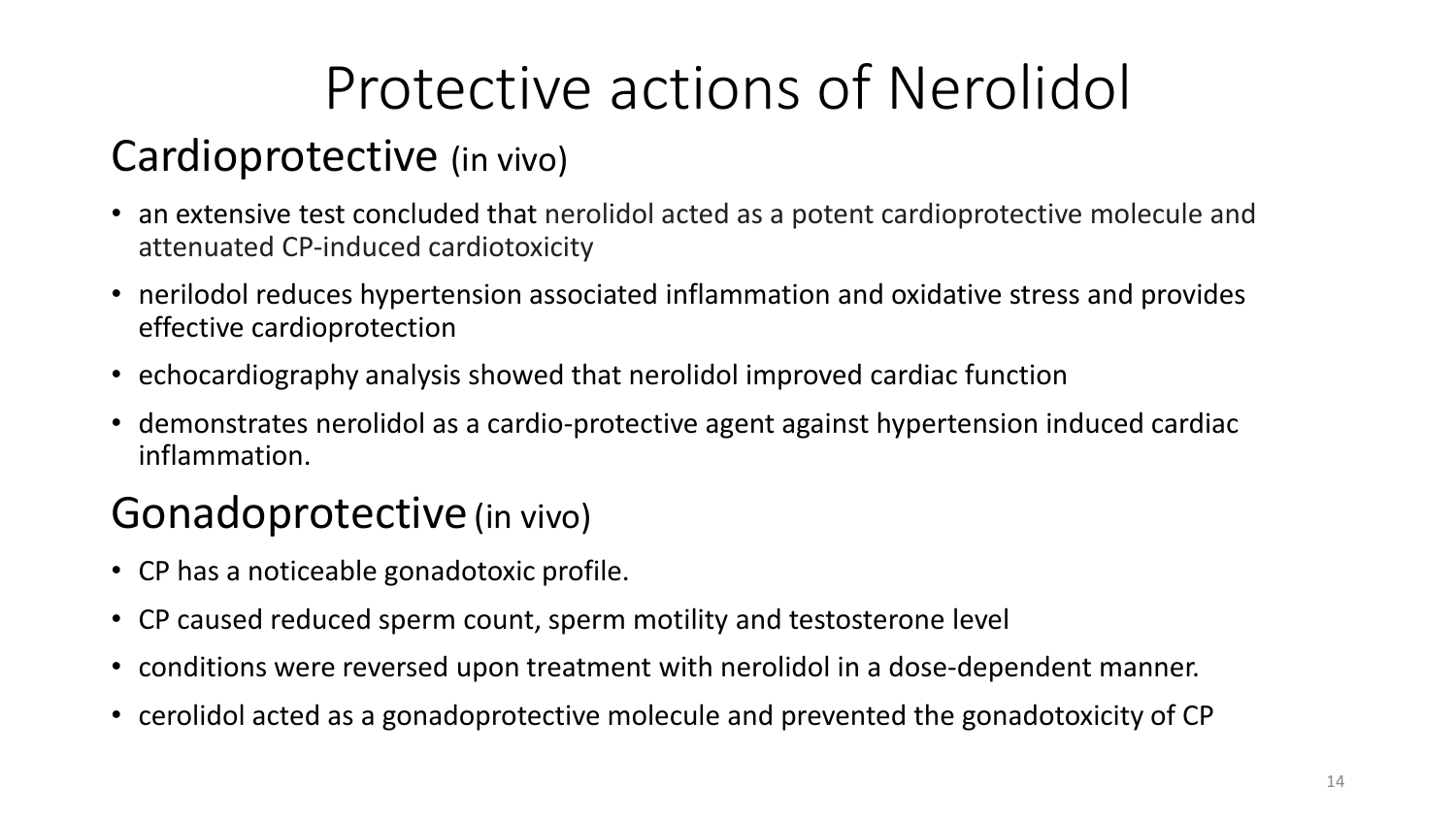## Nerolidol Actions -Hemaprotective

- Hemaprotective (in vivo)
- nerolidol exhibited potent antioxidant, anti-inflammatory, anti-apoptotic, and anti-fibrotic potential and thus acted as liver protecting agent.
- represents novel mechanisms of nerolidol against CP-induced liver toxicity.
- further studies are needed to use nerolidol as an adjuvant in chemotherapeutically treated patients.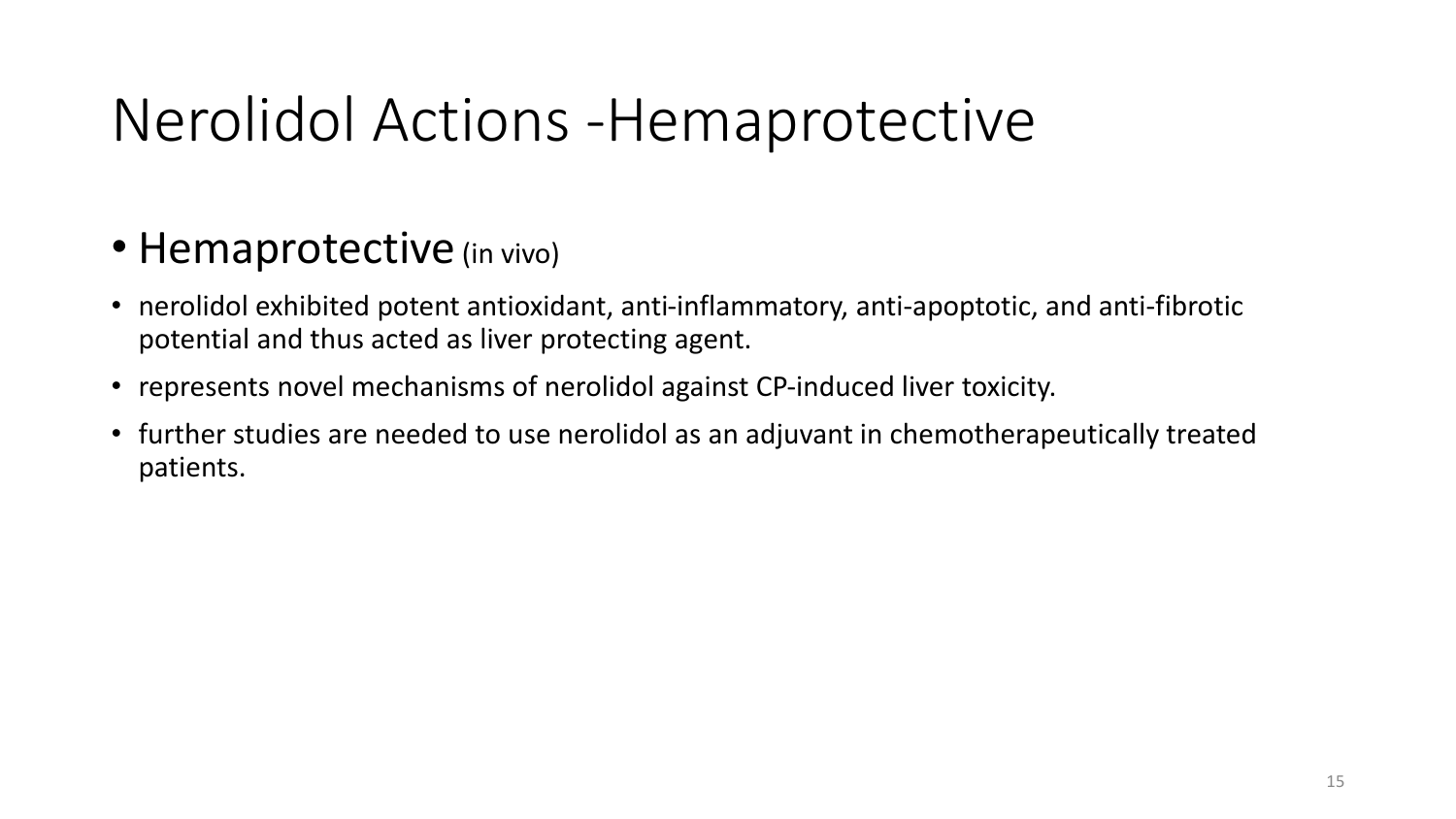## Nerolidol Actions -Antibacterial

- Anti-bacterial (in vitro)
	- disrupts cell membranes in drug resistant bacteria
	- interferes with the genes that regulate pathogenicity
	- enhance susceptibility to antibiotics
	- Nerolidol binds with a key enzyme and showed potential antivirulent and biofilm inhibitory properties against clinical and drug resistant strains of **MRSA**
	- observations suggest that nerolidol provides an alternative therapeutic option for the development of drug combinations that may be more effective in controlling multi-drug resistant bacteria
- Anti-biofilm (in vitro)
	- biofilm is a film that is produced by bacteria and allows it to attach to surfaces.
	- trans-nerolidol inhibited biofilm formation by 45% at a concentration of .01% vs. MRSA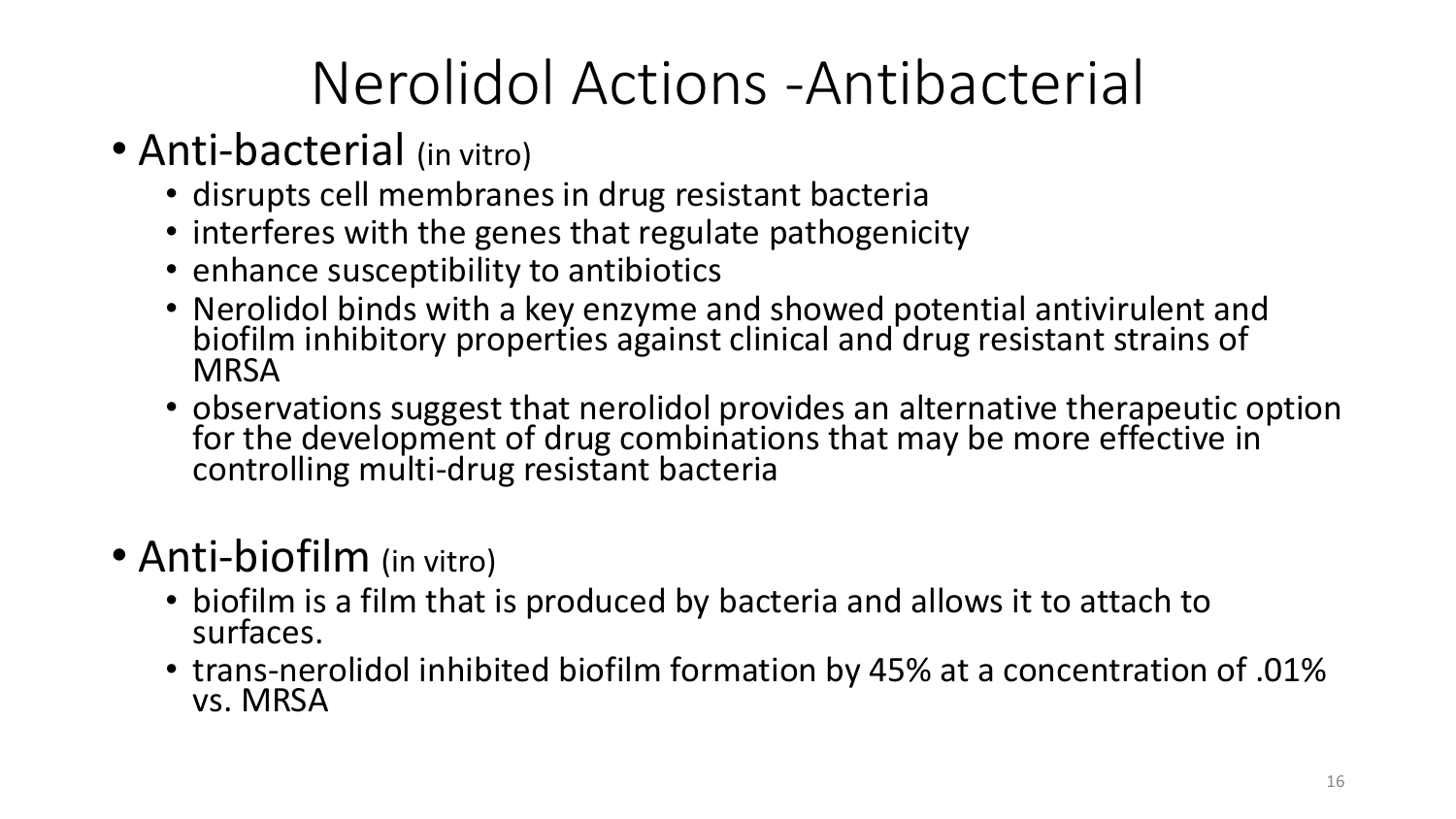# Nerolidol Actions –Antiparasitic and Antiviral

### Anti-parasitic (in vitro)

- interferes with parasite-host cell interaction and chemical pathways in parasites
- shown to be a promising candidate for treating parasitic diseases.

### Anti-viral

- SARS-CoV-2 Mpro (computer modeling)
	- when given alone and in a mixture nerolidol has the potential for inhibiting viral replication of SARS-CoV-2 Mpro.
	- showed the most potential for interfering with a protein required for viral replication and also preventing the spike proteins of the virus from attaching to cell walls. Data from wellestablished preclinical and clinical studies is required.
- HPV (in vivo)
	- Single treatment of 200 μl change after 6 months, clearance at 2 and 6 months.
	- should be further evaluated for the role it may play in cervical cancer prevention.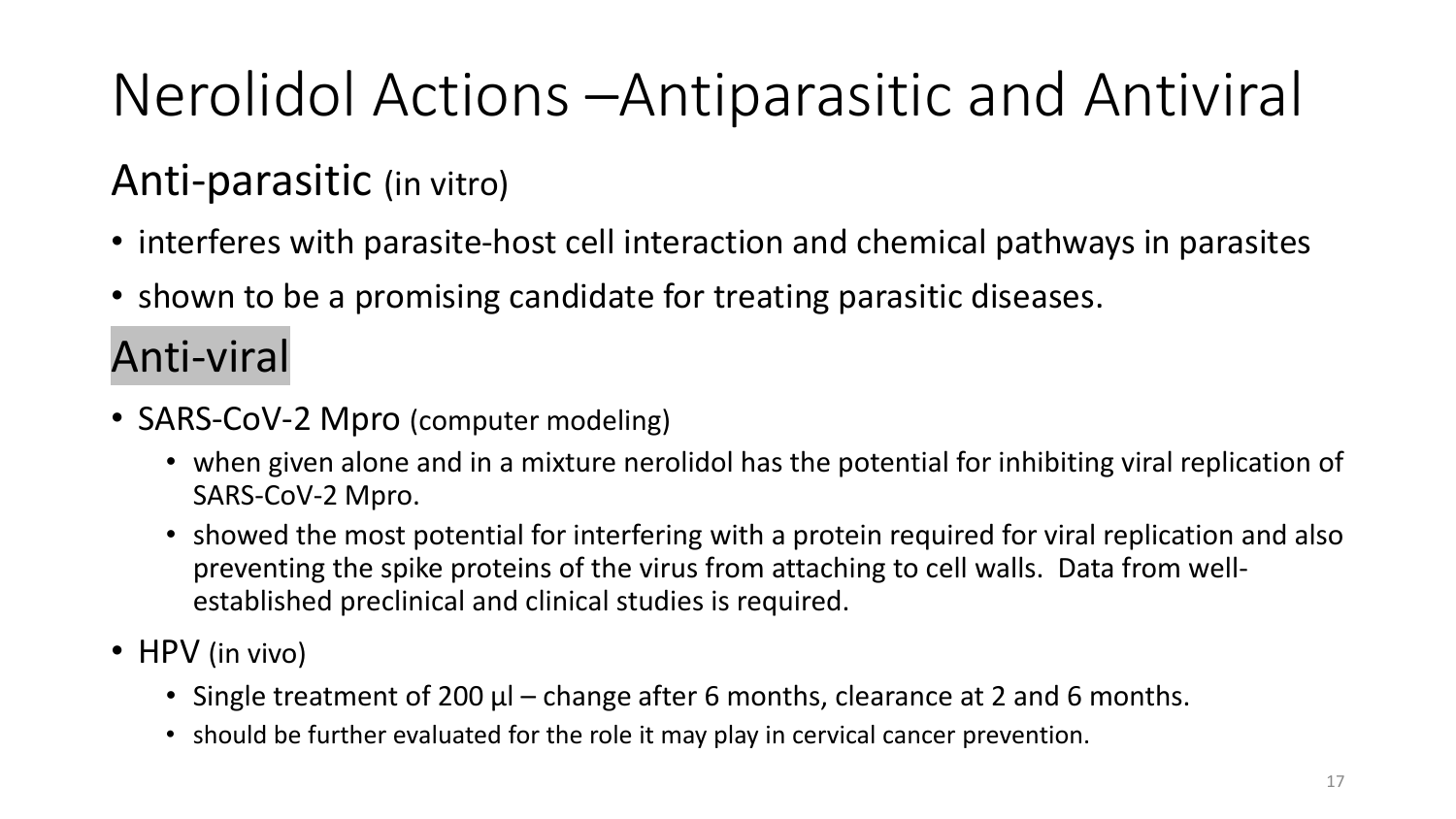## Nerolidol Actions –Fungicidal and Antioxidant

### Fungicidal (in vitro)

- nerolidol exhibits fungicidal activity against Candida albicans at a minimum concentration of .24%-1.26%
- could be a promising therapeutic alternatives for the treatment of candidiasis
- made all strains of Trichophyton fungus (causes dermaphytosis) sensitive to antifungal treatments and represents a potential antifungal agent

### Antioxidant (in vitro)

- exhibits potent antioxidant properties
- counterbalances the effect of reactive oxygen species and free radicals.
- mediates a potent antioxidant activity by scavenging free radicals
- preventing lipid peroxidation
- enhances the production of antioxidant enzymes in cells for protection against oxidative stress.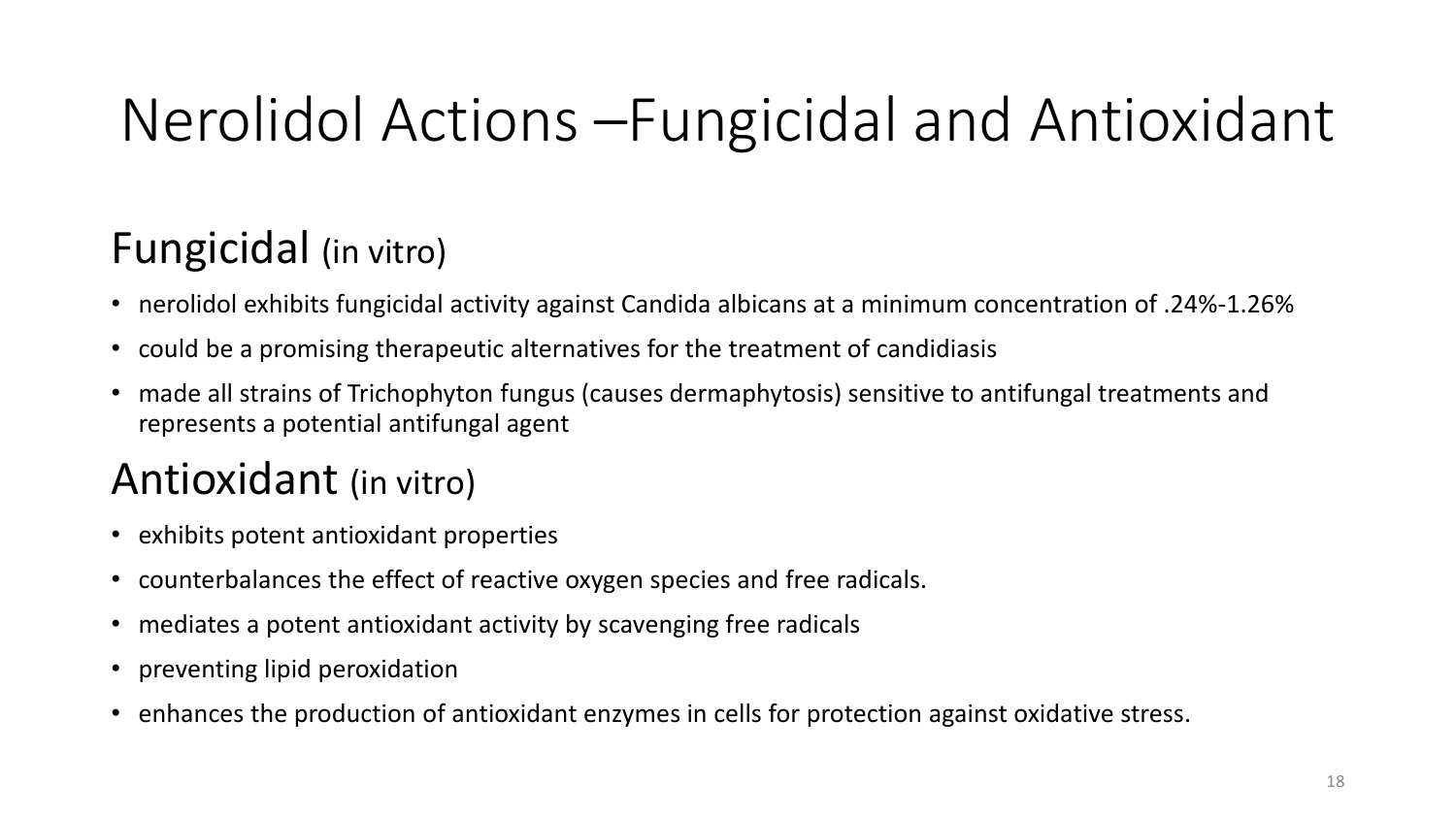## Nerolidol Actions – Skin Penetration Enhancer

### Skin Penetration Enhancer (in vitro)

- transdermal delivery is limited by poor drug permeability
- testing of human epidermal membranes shows that nerolidol increased the diffusion rate by over 20-fold for drug delivery
- the most effective percutaneous permeation enhancer for 4 model drugs including hydrocortisone
- shows promise as clinically-acceptable skin penetration enhancer.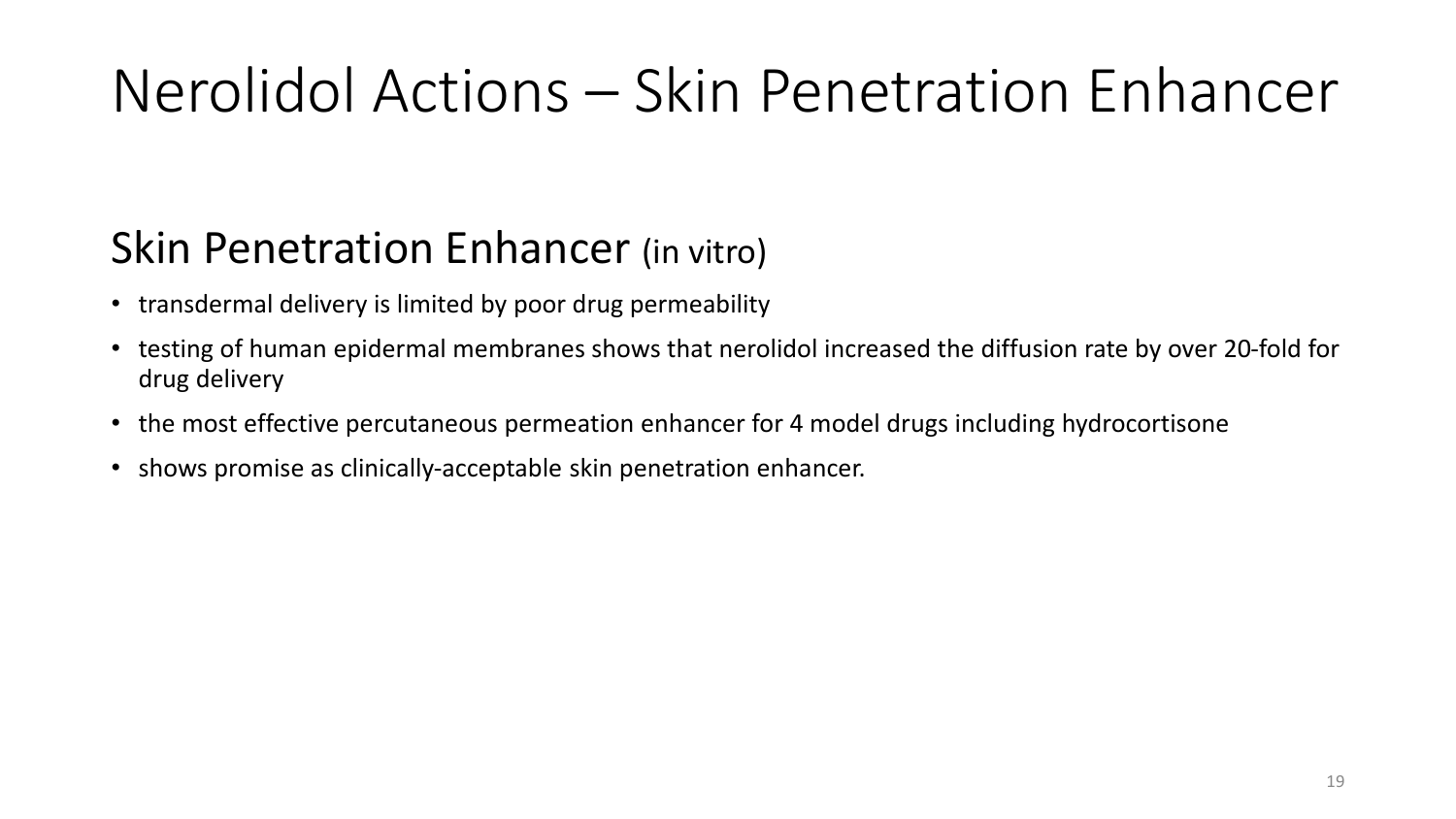## Nerolidol Actions – Anti-cancer

### Anti-cancer (in vitro)

- strong cytotoxicity against cell lines of mouse melanoma, human liver carcinoma, human leukemia, and human chronic leukemia
- no toxicity effect on non-tumor cells
- authors suggest that nerolidol is a good candidate for the development of anticancer agent that selectively targets specific cancerous cells with no cytotoxicity towards non-tumor cells.
- colon and breast
	- (in vitro) showed potential anticancer activities on human breast cancer and colon cancer cells.
	- Inductive cancer cell apoptosis and destruction
	- arrested effects on cell cycle
	- results provide promising baseline information for the potential use of devil's club in the treatment of cancer
- leukemia and ovarian (in vitro)
	- ethanol extract of devil's club root showed that solutions as weak as 1/8000 had a strong antiproliferative action against human leukemia cell lines and ovarian cancer lines. Nerolidol is also the primary constituent in devil's club root.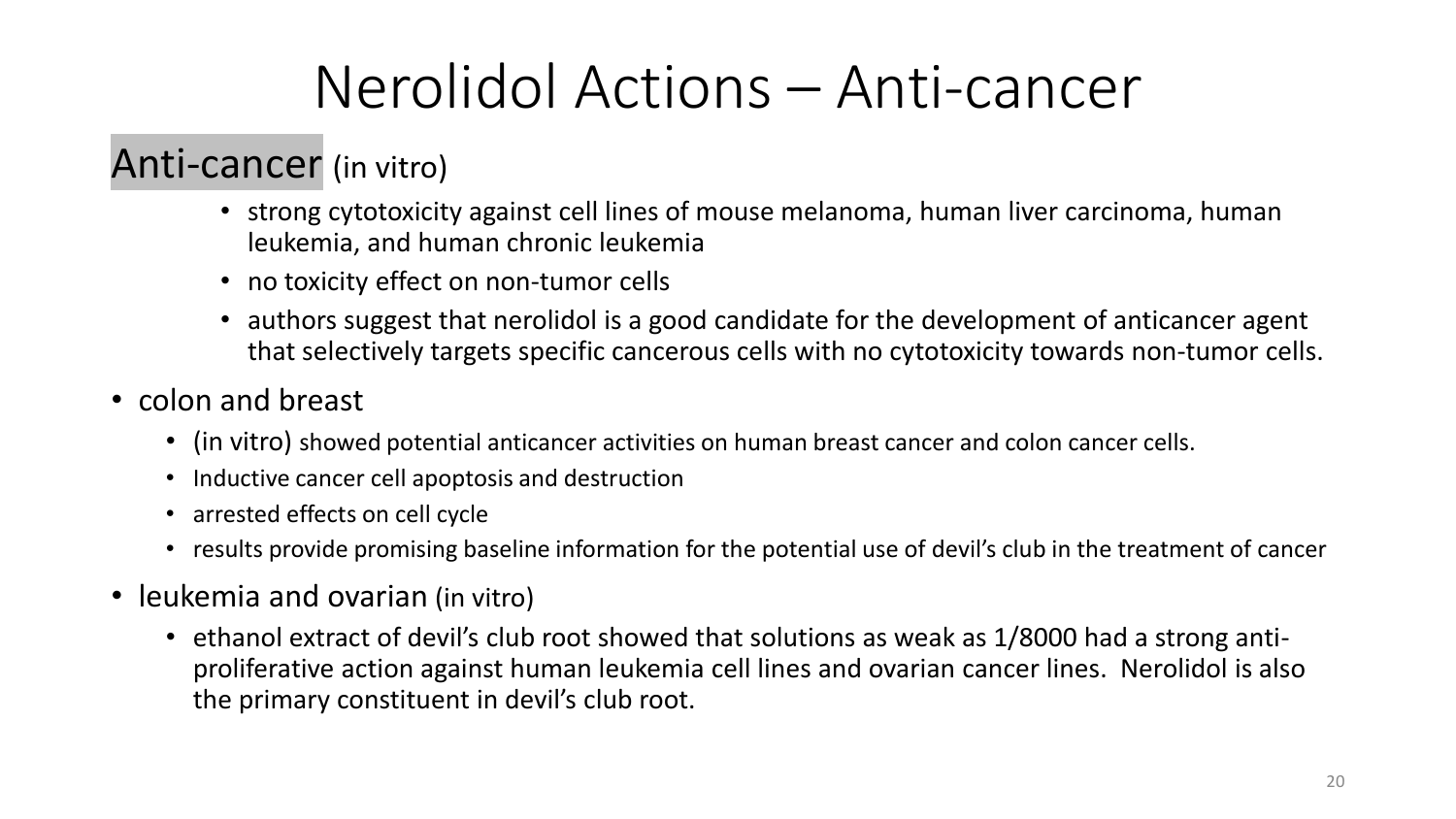# Nerolidol Actions – Anti-cancer, Antiemetic, Analgesic

- anti-tumor (in vivo)
	- showed an inhibitory effect on carcinogenesis of the large bowel of rats
	- proposed as an anti-cancer agent and a synergist for cancer treatments.

### Anti-emetic (in vivo)

- Chemotherapy-induced nausea and vomiting (or CINV) are significant side effects for cancer patients.
- Nerolidol exerted antiemitic effects in animal tests and have promising potency in therapy-resistant CINV.

### Analgesic (in vivo)

• shown to demonstrate promising analgesic and anti-inflammatory activities in mice studies. This is attributed to the suppression of proinflammatory cytokines.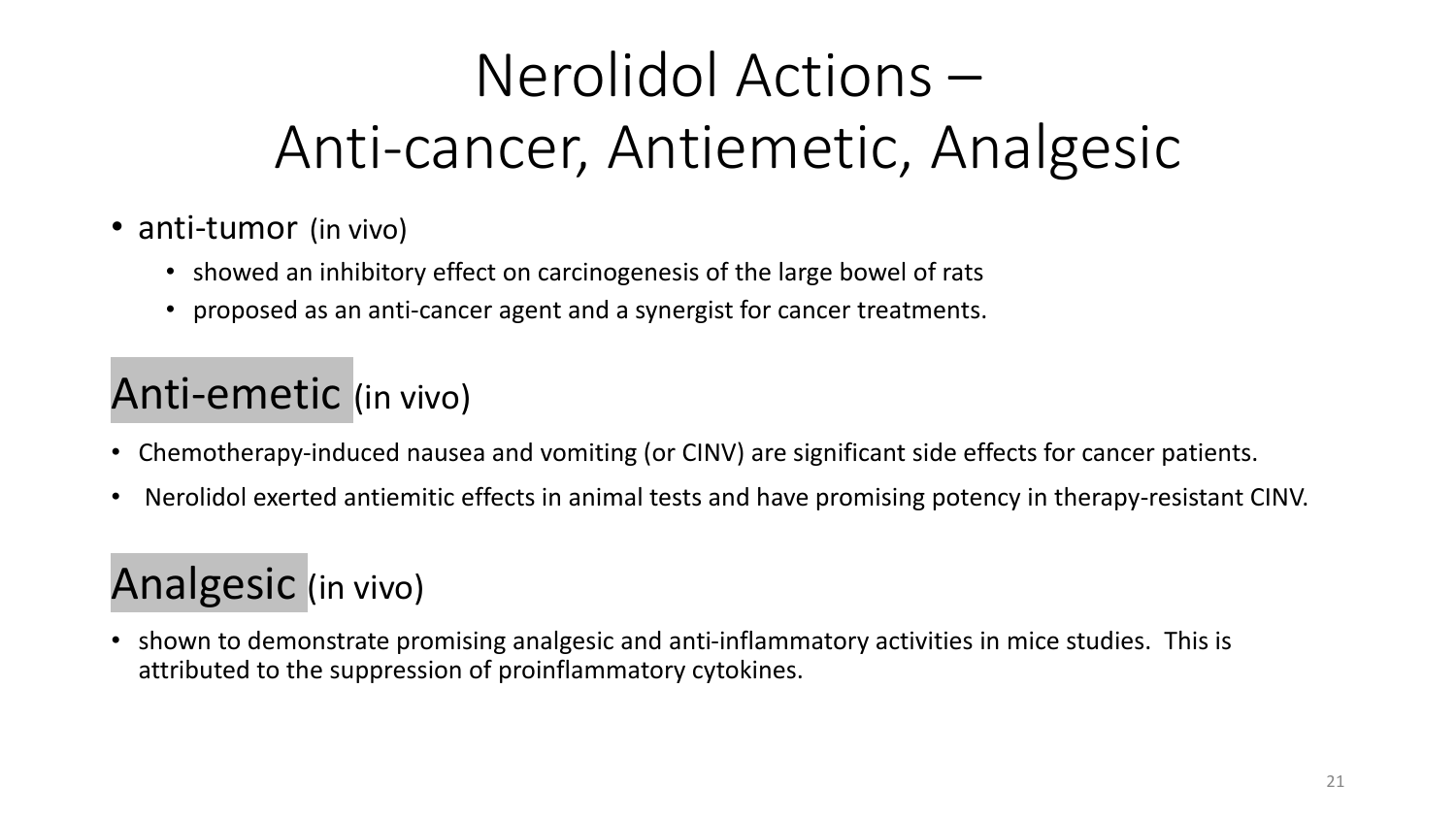## Nerolidol Actions – Anti-inflammatory

### Anti-inflammatory

- Arthritis (in vivo)
	- nerolidol inhibited neutrophils migration into joints
	- nanoencapsulation of nerolidol improved its anti-inflammatory effect on arthritis.
- Colon (in vivo)
	- supplementation attenuates colon inflammation through its potent antioxidant and antiinflammatory activity
- Keratitis (in vitro)
	- directly inhibits the growth of the fungus Aspergillus fumigatus which causes keratitis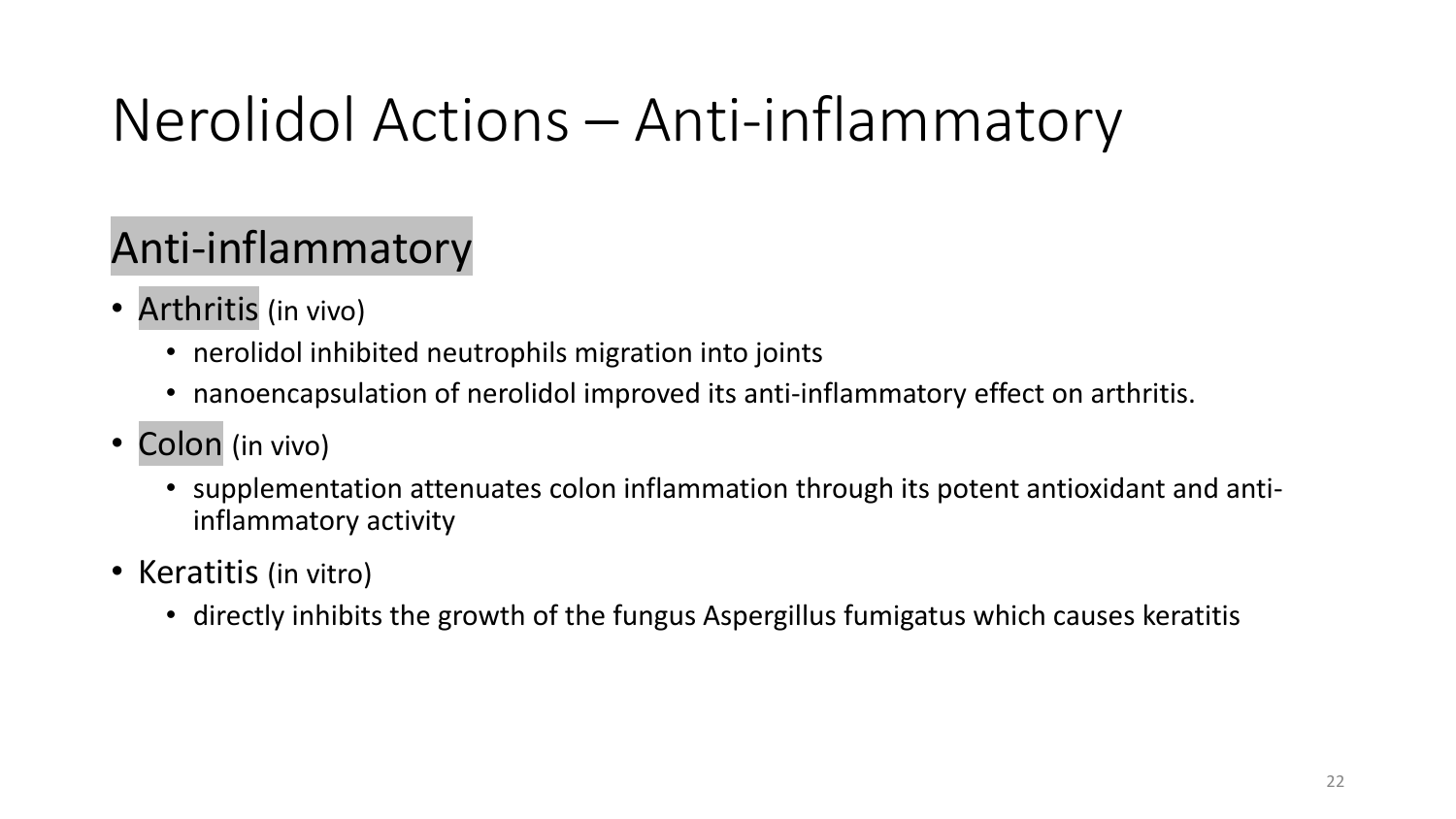## Nerolidol Actions – Anti-ulcer and diseases

### Anti-ulcer (in vivo)

- showed significant inhibition of the formation of ulcers
- reduced the severity of the lesions

### Endometriosis reversal (in vivo)

- nerolidol and hesperidin caused a significant endometriosis.
- Hesperidin and nerolidol treatment improved hemorrhage, vascular congestion, necrosis, and inflammatory cell infiltration in the endometriotic foci.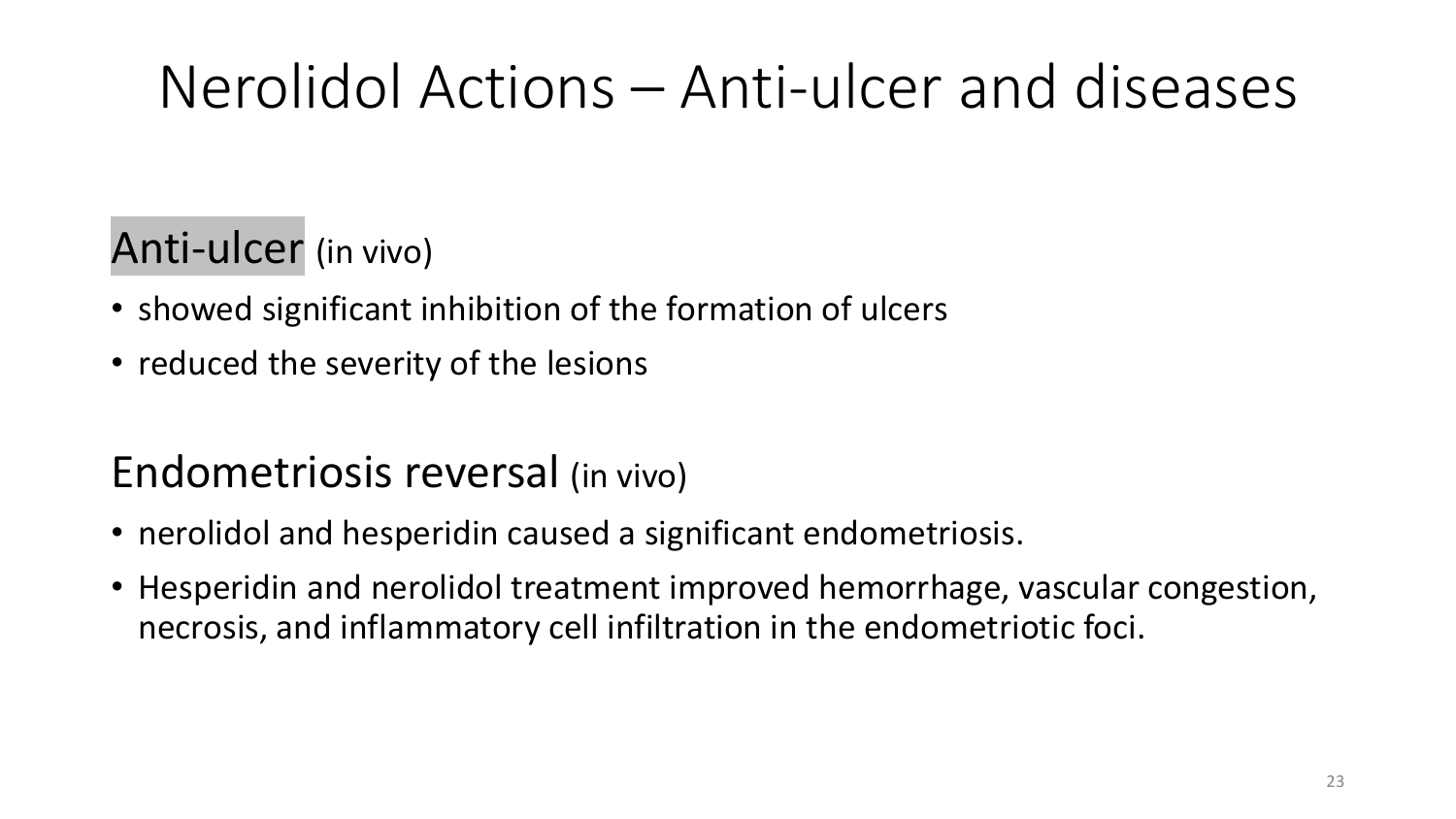## Nerolidol Actions – Neurological

### Alzheimer's (in vitro)

- Cholinesterase inhibitors are routinely applied in the treatment of Alzheimer's disease
- nerolidol was identified as an effective cholinesterase inhibitor.

### Parkinson's disease (in vivo)

- improved Parkinson's disease symptoms
	- reversing neuroinflammation and cerebral oxidative stress
	- increasing levels of the antioxidant enzymes SOD, CAT, GSH
	- decreases lipid peroxidation and MDA levels
	- decreases glial cell activation
	- decreases dopaminergic neuron loss.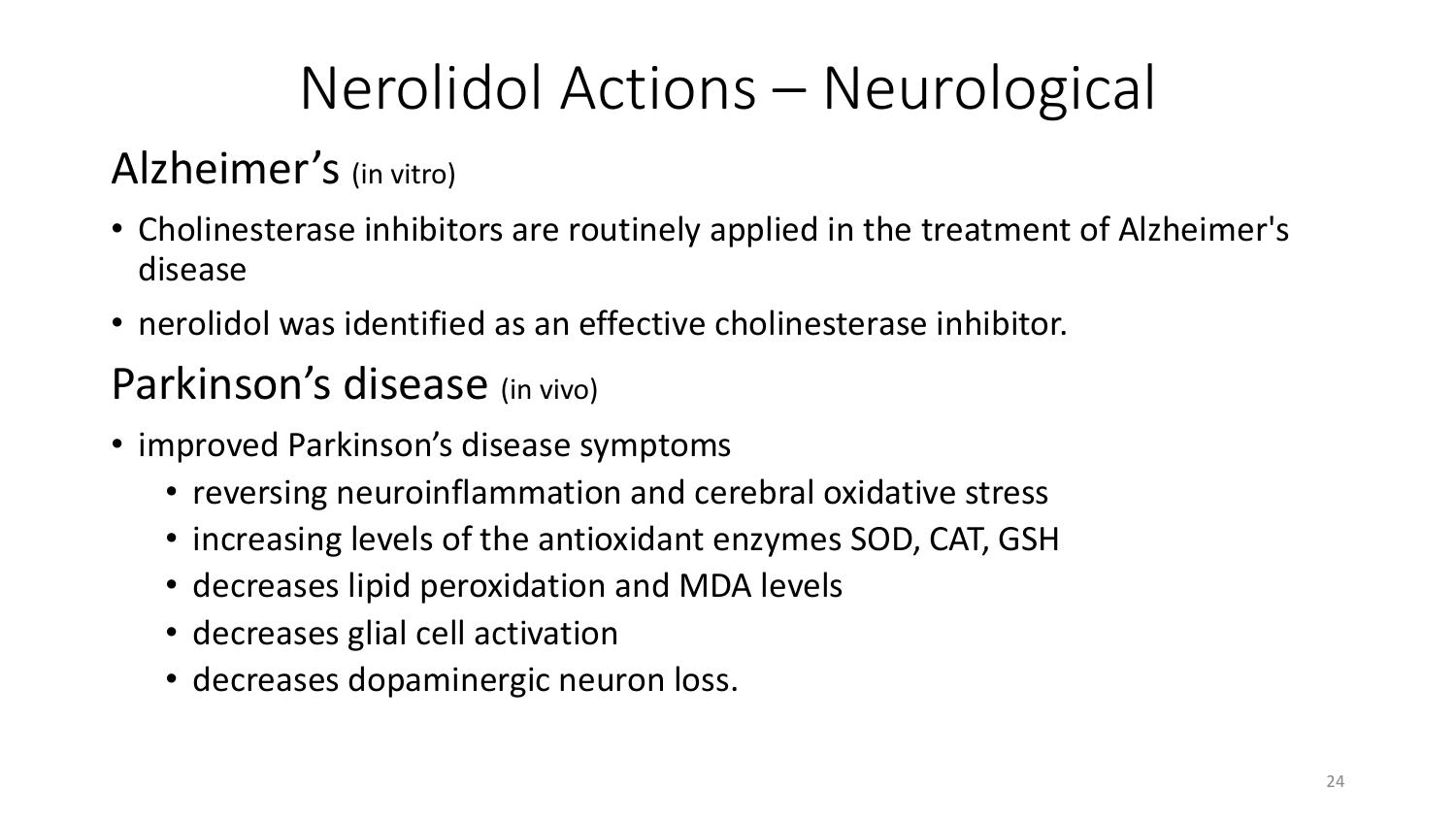# Nerolidol Actions – Anxiolytic, Epilepsy

### Anxiolytic (in vivo)

• nerolidol exerts an anxiolytic effect without altering motor coordination.

### Epilepsy (in vivo)

- nerolidol treatment has a **protective** effect against
	- induced seizures
	- associated oxidative stress
	- behavioral comorbidities.
- decrease in oxidative stress and favorable neurochemical changes in both the cortex and the hippocampus
	- increased levels of noradrenaline
	- Increased levels of dopamine
	- Increased levels of serotonin
- Nerolidol also improved depression and memory loss in animals with epilepsy.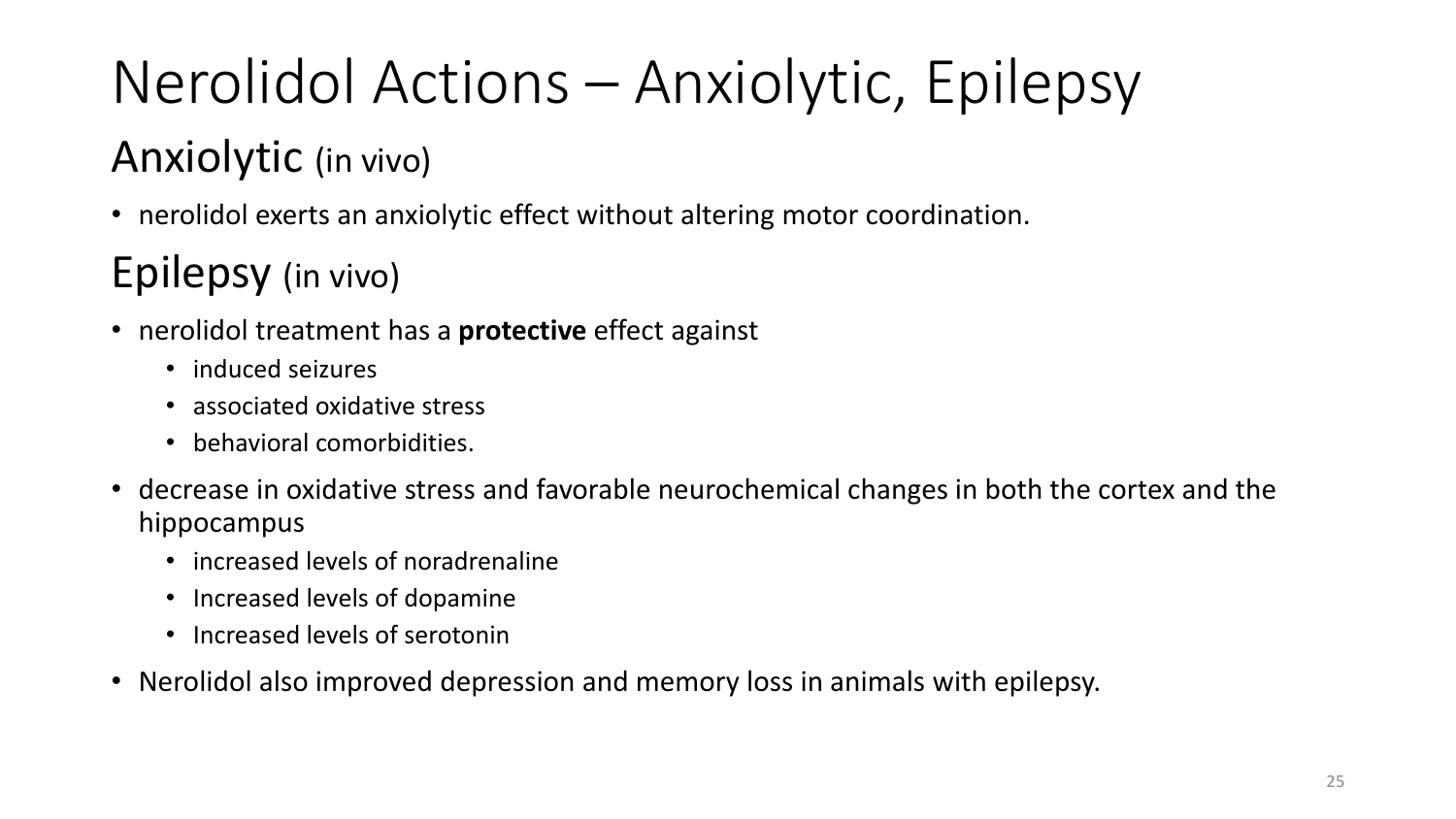## Cytochrome inhibition

| <b>Alosetron (Lotronex)</b>   |
|-------------------------------|
| <b>Caffeine</b>               |
| <b>Clozapine (Clozaril)</b>   |
| <b>Flutamide (Eulexin)</b>    |
| <b>Frovatriptan (Frova)</b>   |
| <b>Melatonin</b>              |
| <b>Mexiletine (Mexitil)</b>   |
| <b>Mirtazapine (Remeron)</b>  |
| <b>Olanzapine (Zyprexa)</b>   |
| Ramelteon (Rozerem)           |
| <b>Rasagiline (Azilect)</b>   |
| <b>Ropinirole (Requip)</b>    |
| <b>Tacrine (Cognex)</b>       |
| <b>Theophylline</b>           |
| <b>Tizanidine (Zanaflex)</b>  |
| <b>Triamterene (Dyrenium)</b> |
| <b>Zolmitriptan (Zomig)</b>   |

Nerolidol might affect the function of catalyst cytochromes to metabolize drugs and other xenobiotics. These catalysts are called CYP1A2, CYP2B6, CYP3A4, and CYP3A5 cytochromes.

Interactions should be verified during *in-vivo* tests on animals

Inhibiting CYP1A2 enzymes will increase plasma concentrations of these medications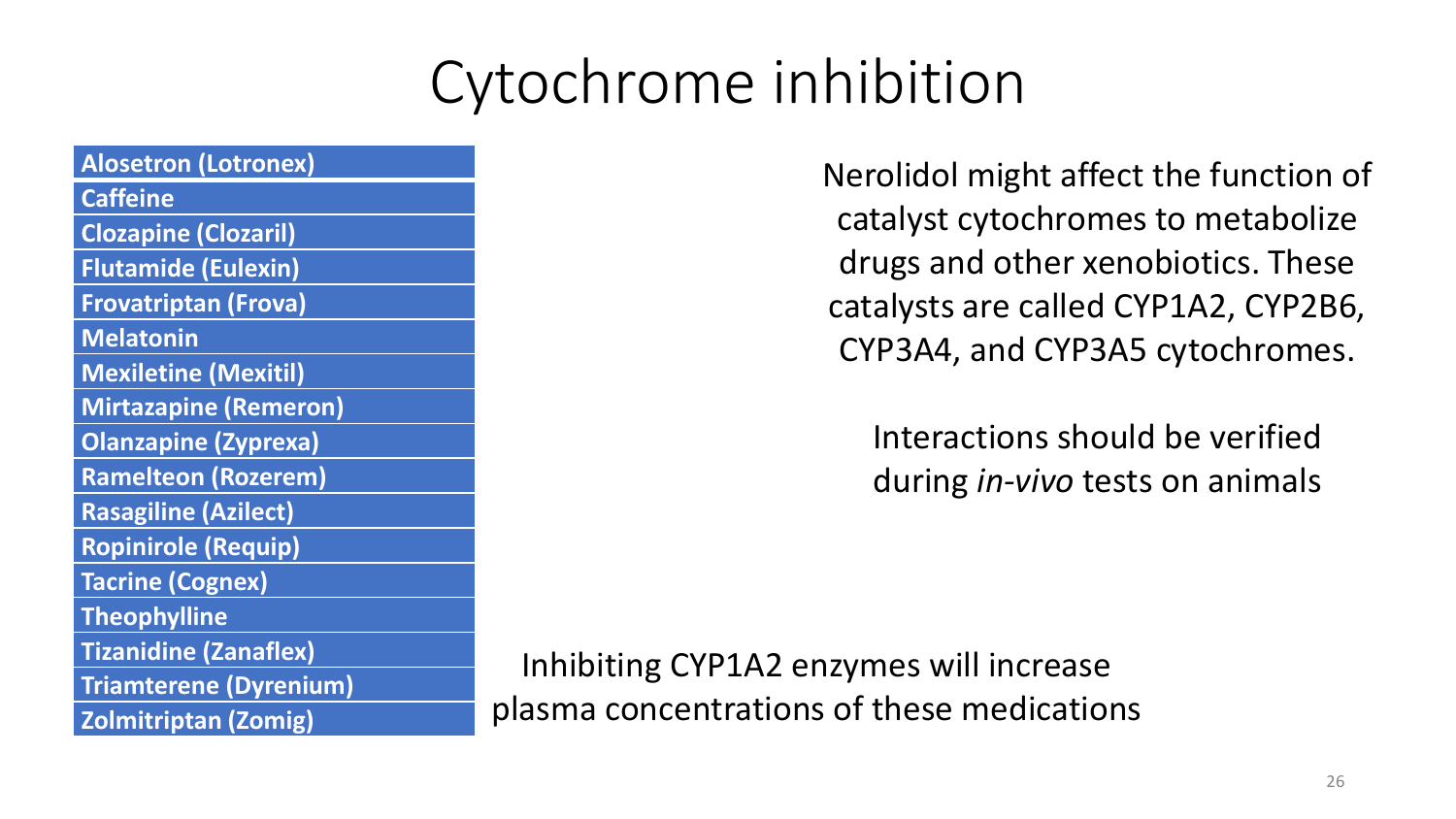| General Toxicity with CYP3A4 enzyme inhibitors |                          |                         |                           |  |
|------------------------------------------------|--------------------------|-------------------------|---------------------------|--|
| Alfentanil (Alfenta)                           | Docetaxel (Taxotere)     | Ketoconazole (Nizoral)  | Quinine                   |  |
| Alfuzosin (Uroxatral)                          | Donepezil (Aricept)      | Lapatinib (Tykerb)      | Ranolazine (Ranexa)       |  |
| Almotriptan (Axert)                            | Doxorubicin (Adriamycin) | Levomethadyl (Orlaam)   | Repaglinide (Prandin)     |  |
| Alprazolam (Xanax)                             | Droperidol               | Loperamide (Imodium)    | Rifabutin (Rimactane)     |  |
| Amiodarone (Cordarone)                         | Dutasteride (Avodart)    | Lopinavir (Kaletra)     | <b>Ritonavir (Norvir)</b> |  |
| Amlodipine (Norvasc)                           | Ebastine (Kestine)       | Loratadine (Claritin)   | Saquinavir (Invirase)     |  |
| Aprepitant (Emend)                             | Efavirenz (Sustiva)      | Lovastatin (Mevacor)    | Sibutramine (Meridia)     |  |
| Atazanavir (Reyataz)                           | Eletriptan (Relpax)      | Maraviroc (Selzentry)   | Sildenafil (Viagra)       |  |
| Atorvastatin (Lipitor)                         | Eplerenone (Inspra)      | Mefloquine (Lariam)     | Simvastatin (Zocor)       |  |
| Bepridil (Vascor)                              | Ergotamine (Ergomar)     | Methylprednisolone      | Sirolimus (Rapamune)      |  |
| Bexarotene (Targretin)                         | Erlotinib (Tarceva)      | Midazolam (Versed)      | Solifenacin (Vesicare)    |  |
| Bosentan (Tracleer)                            | Erythromycin             | Mifepristone (Mifeprex) | Sufentanil (Sufenta)      |  |
| <b>Bromocriptine (Parlodel)</b>                | Estazolam (ProSom)       | Modafinil (Provigil)    | Sunitinib (Sutent)        |  |
| <b>Budesonide (Entocort)</b>                   | Eszopiclone (Lunesta)    | Nefazodone              | Tacrolimus (Prograf)      |  |
| <b>Buprenorphine (Subutex)</b>                 | <b>Ethinyl Estradiol</b> | Nevirapine (Viramune)   | Tadalafil (Cialis)        |  |
| Bupropion (Zyban, Wellbutrin,<br>Voxra)        | Ethosuximide (Zarontin)  | Nicardipine (Cardene)   | Tamoxifen (Nolvadex)      |  |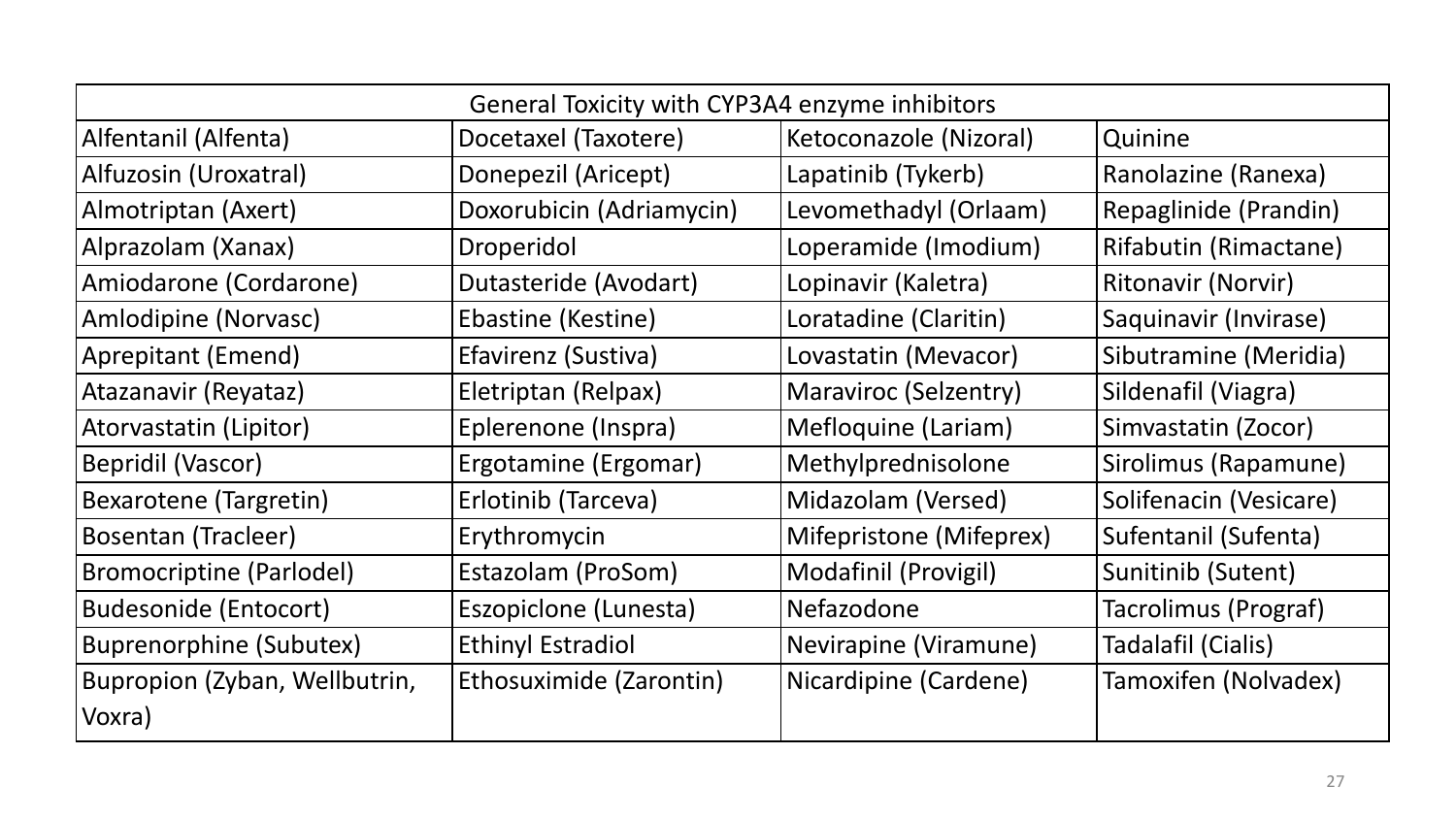| Carbamazepine (eg, Tegretol) | Etoposide (Vepesid)     | Nifedipine (Adalat)       | Tamsulosin (Flomax)         |
|------------------------------|-------------------------|---------------------------|-----------------------------|
| Cevimeline (Evoxac)          | Exemestane (Aromasin)   | Nimodipine (Nimotop)      | Teniposide (Vumon)          |
| Cilostazol (Pletal)          | Felodipine (Plendil)    | Nisoldipine (Sular)       | Testosterone                |
| Cisapride (Propulsid)        | Fentanyl (Sublimaze)    | Nitrendipine (Baypress)   | <b>Tiagabine (Gabitril)</b> |
| Clarithromycin (Biaxin)      | Finasteride (Proscar)   | Oxybutynin (Ditropan)     | Tinidazole (Tindamax)       |
| Clonazepam (Klonopin)        | Flurazepam (Dalmane)    | Oxycodone (Percodan)      | <b>Tipranavir (Aptivus)</b> |
| Clopidogrel (Plavix)         | Fosamprenavir (Lexiva)  | Paclitaxel (Taxol)        | Topiramate (Topamax)        |
| Colchicine                   | Galantamine (Reminyl)   | Paricalcitol (Zemplar)    | Triazolam (Halcion)         |
| Cyclophosphamide (Cytoxan)   | Gefitinib (Iressa)      | Pimozide (Orap)           | Vardenafil (Levitra)        |
| Cyclosporine (Neoral)        | Granisetron (Kytril)    | Pioglitazone              | Verapamil (Calan)           |
| Dapsone (Avlosulfon)         | Halofantrine (Halfan)   | Praziquantel (Biltricide) | Vinblastine (Velbane)       |
| Darunavir (Prezista)         | Ifosfamide (Ifex)       | Prednisolone              | Vincristine (Oncovin)       |
| Dasatinib (Sprycel)          | Imatinib (Gleevec)      | Prednisone                | Ziprasidone (Geodon)        |
| Delavirdine (Rescriptor)     | Indinavir (Crixivan)    | Propoxyphene (Darvon)     | Zolpidem (Ambien)           |
| Dexamethasone (Decadron)     | Irinotecan (Camptosar)  | Quazepam (Doral)          | Zonisamide (Zonegran)       |
| Dihydroergotamine            | Isradipine (DynaCirc)   | Quetiapine (Seroquel)     | Zopiclone (Imovane)         |
| Diltiazem (Cardizem)         | Itraconazole (Sporanox) | Quinacrine                |                             |
| Disopyramide (Norpace)       | Ixabepilone (Ixempra)   | Quinidine                 |                             |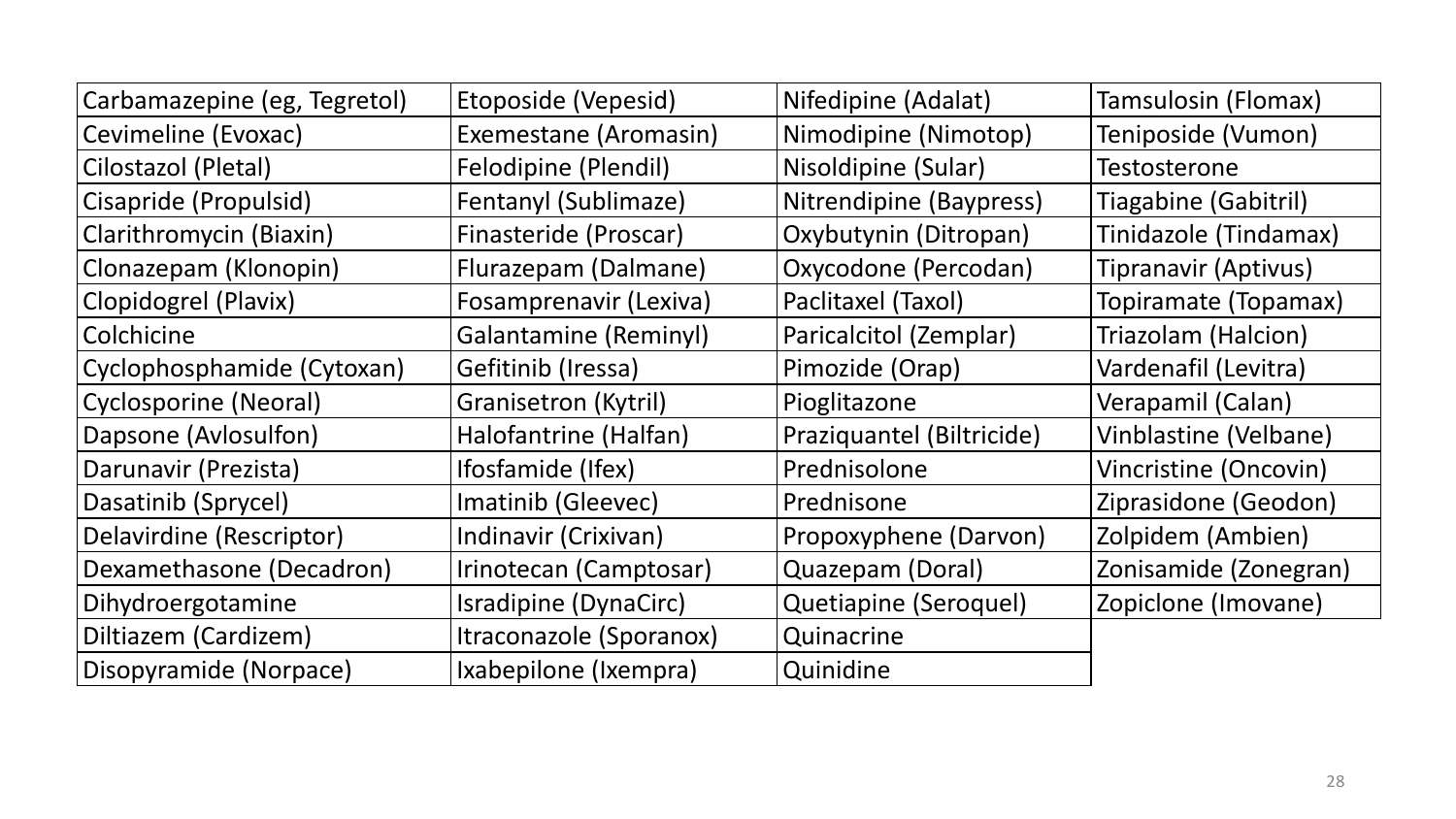## References

#### **ALI (acute lung injury)** (Ni,2019) in vivo

Ni YL, Shen HT, Su CH, Chen WY, Huang-Liu R, Chen CJ, Chen SP, Kuan YH. Nerolidol Suppresses the Inflammatory Response during Lipopolysaccharide-Induced Acute Lung Injury via the Modulation of Antioxidant Enzymes and the AMPK/Nrf-2/HO-1 Pathway. Oxid Med Cell Longev. 2019 Nov 16;2019:9605980. doi: 10.1155/2019/9605980. PMID: 31827712; PMCID: PMC6885193.

#### **degenerative brain disease** (Gao,2014) in vivo

Gao B, Doan A, Hybertson B. The clinical potential of influencing Nrf2 signaling in degenerative and immunological disorders. Clin Pharmacol. 2014;6:19-34.https://doi.org/10.2147/CPAA.S35078

#### **neuroinflammation treatment** (Iqubal,2019); (Iqubal,2020) in vivo

Iqubal A, Sharma S, Najmi AK, Syed MA, Ali J, Alam MM, Haque SE. Nerolidol ameliorates cyclophosphamideinduced oxidative stress, neuroinflammation and cognitive dysfunction: Plausible role of Nrf2 and NF- κB. Life Sci. 2019 Nov 1;236:116867. doi: 10.1016/j.lfs.2019.116867. Epub 2019 Sep 11. PMID: 31520598.

Iqubal A, Syed MA, Najmi AK, Azam F, Barreto GE, Iqubal MK, Ali J, Haque SE. Nano-engineered nerolidol loaded lipid carrier delivery system attenuates cyclophosphamide neurotoxicity - Probable role of NLRP3 inflammasome and caspase-1. Exp Neurol. 2020 Dec;334:113464. doi: 10.1016/j.expneurol.2020.113464. Epub 2020 Sep 15. PMID: 32941795.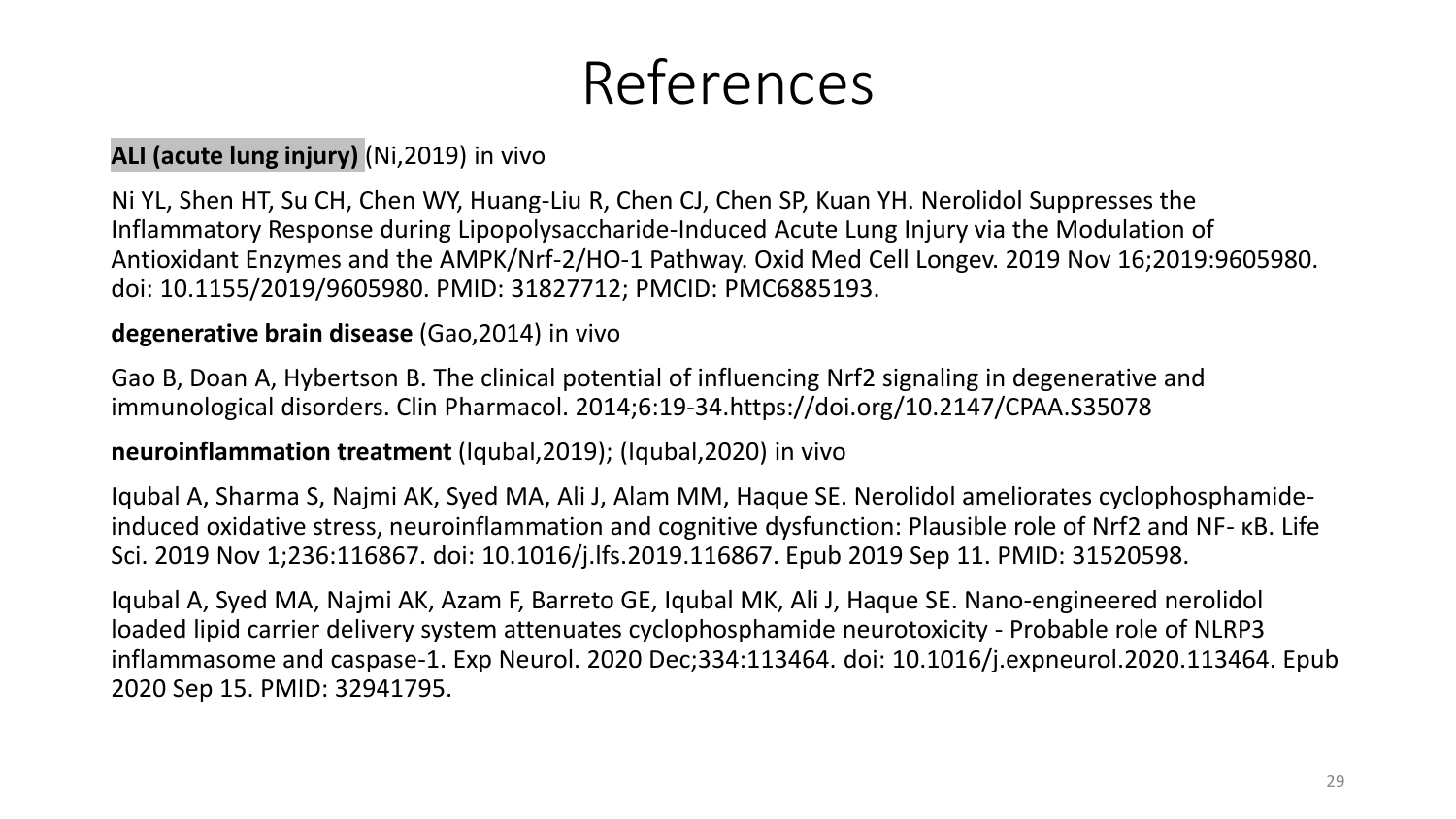#### **AKI treatment (acute kidney injury)** (Zhang,2017) in vivo

Zhang L, Sun D, Bao Y, Shi Y, Cui Y, Guo M. Nerolidol Protects Against LPS-induced Acute Kidney Injury via Inhibiting TLR4/NF-κB Signaling. Phytother Res. 2017 Mar;31(3):459-465. doi: 10.1002/ptr.5770. Epub 2017 Jan 17. PMID: 28093813.

#### **cardioprotectant vs chemotherapy** (Iqubal,2019) in vivo

Iqubal A, Sharma S, Ansari MA, Najmi AK, Syed MA, Ali J, Alam MM, Ahmad S, Haque SE. Nerolidol attenuates cyclophosphamide-induced cardiac inflammation, apoptosis and fibrosis in Swiss Albino mice. Eur J Pharmacol. 2019 Nov 15;863:172666. doi: 10.1016/j.ejphar.2019.172666. Epub 2019 Sep 18. PMID: 31541628.

#### **cardioprotectant vs hypertension** (Lin,2020) in vivo

Lin YM, Badrealam KF, Kuo WW, Lai PF, Shao-Tsu Chen W, Hsuan Day C, Ho TJ, Viswanadha VP, Shibu MA, Huang CY. Nerolidol improves cardiac function in spontaneously hypertensive rats by inhibiting cardiac inflammation and remodelling associated TLR4/ NF-κB signalling cascade. Food Chem Toxicol. 2020 Nov 17:111837. doi: 10.1016/j.fct.2020.111837. Epub ahead of print. PMID: 33212213.

#### **gonadoprotective** (Iqubal,2020) in vivo

Iqubal A, Syed MA, Najmi AK, Ali J, Haque SE. Ameliorative effect of nerolidol on cyclophosphamide-induced gonadal toxicity in Swiss Albino mice: Biochemical-, histological- and immunohistochemical-based evidences. Andrologia. 2020 May;52(4):e13535. doi: 10.1111/and.13535. Epub 2020 Feb 12. PMID: 32048763.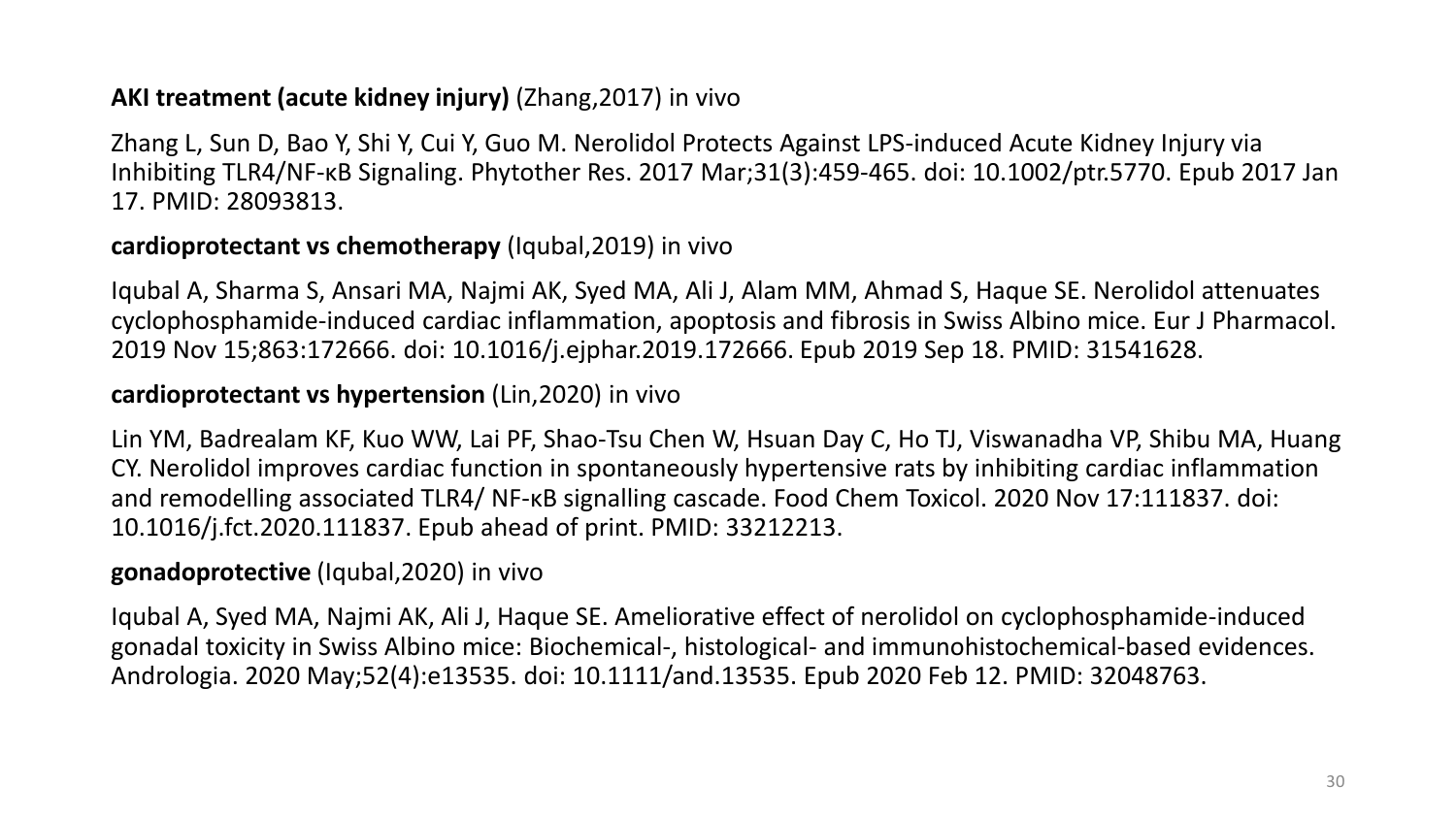### **Hemaprotective** (Iqubal,2020) in vivo

Iqubal A, Syed MA, Ali J, Najmi AK, Haque MM, Haque SE. Nerolidol protects the liver against cyclophosphamide-induced hepatic inflammation, apoptosis, and fibrosis via modulation of Nrf2, NF-κB p65, and caspase-3 signaling molecules in Swiss albino mice. Biofactors. 2020 Nov;46(6):963-973. doi: 10.1002/biof.1679. Epub 2020 Sep 17. PMID: 32941697.

### **anti-bacterial** (Chan,2016) in vitro

Chan WK, Tan LT, Chan KG, Lee LH, Goh BH. Nerolidol: A Sesquiterpene Alcohol with Multi-Faceted Pharmacological and Biological Activities. Molecules. 2016 Apr 28;21(5):529. doi: 10.3390/molecules21050529. PMID: 27136520; PMCID: PMC6272852.

### **anti-biofilm** (Chan,2016) in vitro

Chan WK, Tan LT, Chan KG, Lee LH, Goh BH. Nerolidol: A Sesquiterpene Alcohol with Multi-Faceted Pharmacological and Biological Activities. Molecules. 2016 Apr 28;21(5):529. doi: 10.3390/molecules21050529. PMID: 27136520; PMCID: PMC6272852.

### **vs MRSA** (Rubini,2018) in vitro

Rubini D, Banu SF, Nisha P, Murugan R, Thamotharan S, Percino MJ, Subramani P, Nithyanand P. Essential oils from unexplored aromatic plants quench biofilm formation and virulence of Methicillin resistant Staphylococcus aureus. Microb Pathog. 2018 Sep;122:162-173. doi: 10.1016/j.micpath.2018.06.028. Epub 2018 Jun 18. PMID: 29920307.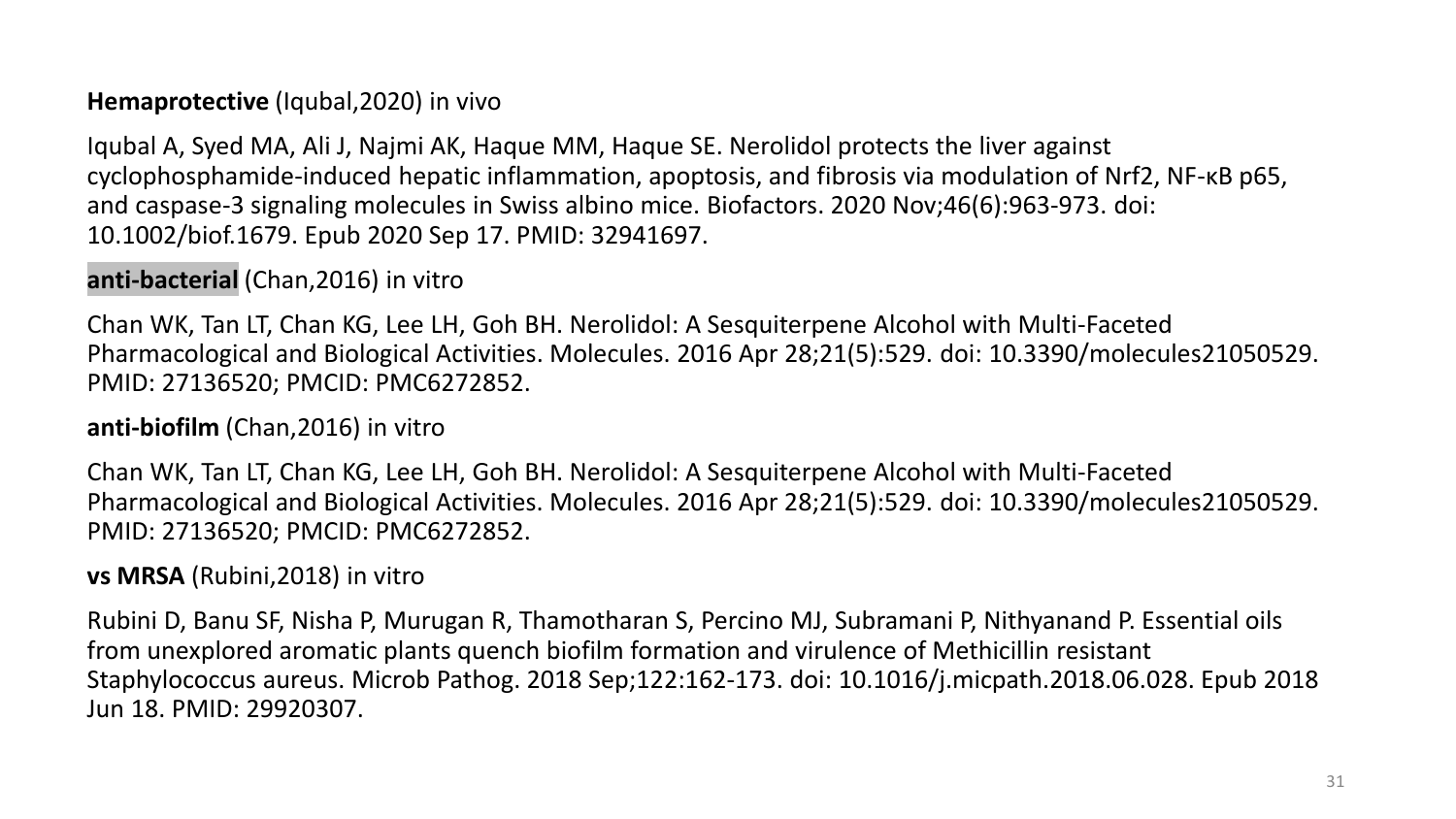#### **anti-parasitic: schistosomal, leishmanial, other** (Chan,2016) in vitro

Chan WK, Tan LT, Chan KG, Lee LH, Goh BH. Nerolidol: A Sesquiterpene Alcohol with Multi-Faceted Pharmacological and Biological Activities. Molecules. 2016 Apr 28;21(5):529. doi: 10.3390/molecules21050529. PMID: 27136520; PMCID: PMC6272852.

**anti-viral vs SARS-CoV-2** (Asif,2020) computer modeling

Asif, M., Saleem, M., Saadullah, M. et al. COVID-19 and therapy with essential oils having antiviral, antiinflammatory, and immunomodulatory properties. Inflammopharmacol 28, 1153–1161 (2020). https://doi.org/10.1007/s10787-020-00744-0

#### **anti-viral vs HPV** (Mutombo,2019) in vivo – human

Baleka Mutombo A, Tozin R, Kanyiki H, Van Geertruyden JP, Jacquemyn Y. Impact of antiviral AV2 in the topical treatment of HPV-associated lesions of the cervix: Results of a phase III randomized placebo-controlled trial. Contemp Clin Trials Commun. 2019 May 16;15:100377. doi: 10.1016/j.conctc.2019.100377. PMID: 31193477; PMCID: PMC6529824.

#### **fungicidal** (Chan,2016; de Oliveira,2020; Fonseca,2020) in vitro

Chan WK, Tan LT, Chan KG, Lee LH, Goh BH. Nerolidol: A Sesquiterpene Alcohol with Multi-Faceted Pharmacological and Biological Activities. Molecules. 2016 Apr 28;21(5):529. doi: 10.3390/molecules21050529. PMID: 27136520; PMCID: PMC6272852.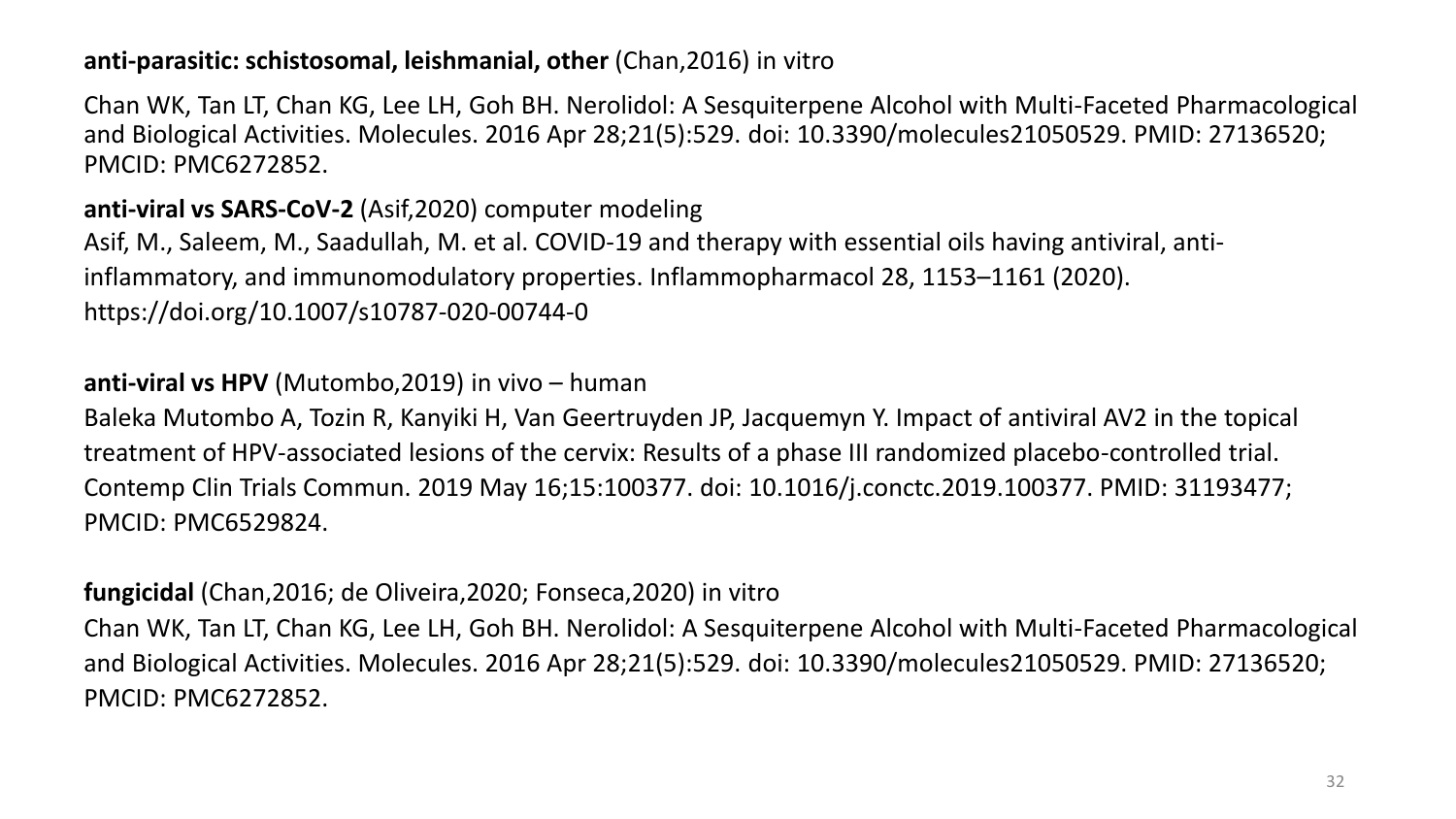de Oliveira JC, de Vasconcelos Pinto Â, de Medeiros CAC, Ponte HAS, Pereira FO. The Sensitivity Modifying Activity of Nerolidol and α-Bisabolol Against Trichophyton spp. Indian J Microbiol. 2020 Dec;60(4):505-510. doi: 10.1007/s12088-020-00895-2. Epub 2020 Jun 13. PMID: 33088000; PMCID: PMC7539253.

Fonseca Bezerra C, de Alencar Júnior JG, de Lima Honorato R, Dos Santos ATL, Pereira da Silva JC, Silva TGD, Leal ALAB, de Freitas TS, Vieira TAT, Esmeraldo Rocha J, Lima Sales D, Barbosa Filho JM, Ribeiro de Sousa G, Pinheiro AP, Ribeiro-Filho J, Coutinho HDM, Bezerra Morais-Braga MF, da Silva TG. Antifungal Properties of Nerolidol-Containing Liposomes in Association with Fluconazole. Membranes (Basel). 2020 Aug 20;10(9):194. doi: 10.3390/membranes10090194. PMID: 32825411; PMCID: PMC7558210.

#### **anti-oxidant** (Chan,2016) in vitro

Chan WK, Tan LT, Chan KG, Lee LH, Goh BH. Nerolidol: A Sesquiterpene Alcohol with Multi-Faceted Pharmacological and Biological Activities. Molecules. 2016 Apr 28;21(5):529. doi: 10.3390/molecules21050529. PMID: 27136520; PMCID: PMC6272852.

#### **skin penetration enhancer** (Chan,2016)(Cornwell,1994) in vivo

Chan WK, Tan LT, Chan KG, Lee LH, Goh BH. Nerolidol: A Sesquiterpene Alcohol with Multi-Faceted Pharmacological and Biological Activities. Molecules. 2016 Apr 28;21(5):529. doi: 10.3390/molecules21050529. PMID: 27136520; PMCID: PMC6272852.

CORNWELL, P.A. and BARRY, B.W. (1994), Sesquiterpene Components of Volatile Oils as Skin Penetration Enhancers for the Hydrophilic Permeant 5‐Fluorouracil. Journal of Pharmacy and Pharmacology, 46: 261-269. https://doi.org/10.1111/j.2042-7158.1994.tb03791.x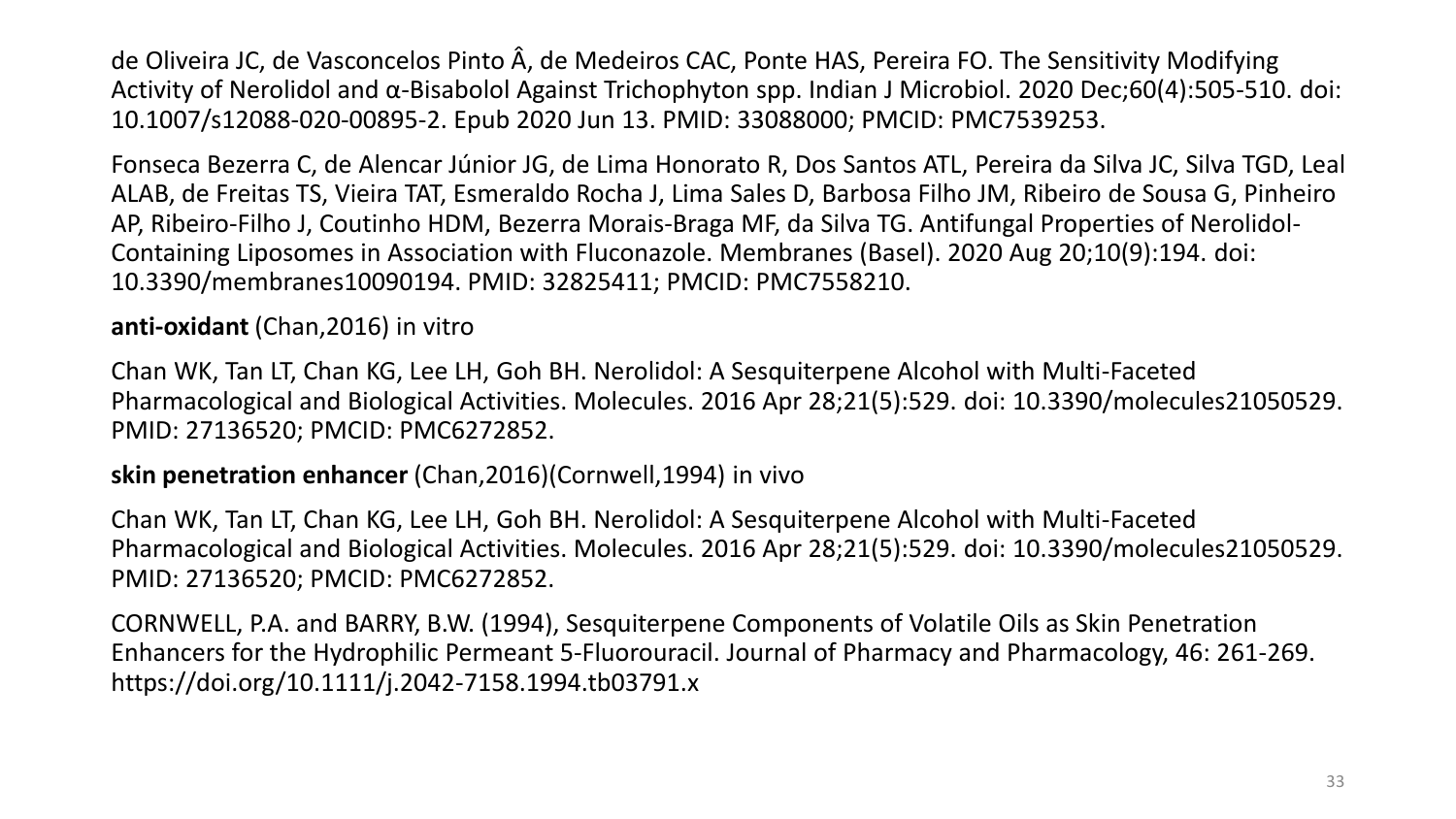#### **anti-cancer: general** (Chan,2016) in vitro, in vivo

Chan WK, Tan LT, Chan KG, Lee LH, Goh BH. Nerolidol: A Sesquiterpene Alcohol with Multi-Faceted Pharmacological and Biological Activities. Molecules. 2016 Apr 28;21(5):529. doi: 10.3390/molecules21050529. PMID: 27136520; PMCID: PMC6272852.

#### **anti-cancer: colon and breast** (Sun,2010) in vitro

Sun S, Du GJ, Qi LW, Williams S, Wang CZ, Yuan CS. Hydrophobic constituents and their potential anticancer activities from Devil's Club (Oplopanax horridus Miq.). J Ethnopharmacol. 2010 Oct 28;132(1):280-5. doi: 10.1016/j.jep.2010.08.026. Epub 2010 Aug 17. PMID: 20723598; PMCID: PMC3050531.

#### **anti-cancer: leukemia and ovarian** (Tai,2006) in vitro

Tai J, Cheung S, Chan E, Hasman D. Inhibition of human ovarian cancer cell lines by devil's club Oplopanax horridus. J Ethnopharmacol. 2010 Feb 3;127(2):478-85. doi: 10.1016/j.jep.2009.10.010. Epub 2009 Oct 14. PMID: 19835944.

#### **anti-cancer: anti-tumor** (Chan,2016; Wattenberg,1991) in vivo

Chan WK, Tan LT, Chan KG, Lee LH, Goh BH. Nerolidol: A Sesquiterpene Alcohol with Multi-Faceted Pharmacological and Biological Activities. Molecules. 2016 Apr 28;21(5):529. doi: 10.3390/molecules21050529. PMID: 27136520; PMCID: PMC6272852.

Wattenberg LW. Inhibition of azoxymethane-induced neoplasia of the large bowel by 3-hydroxy-3,7,11 trimethyl-1,6,10-dodecatriene (nerolidol). Carcinogenesis. 1991 Jan;12(1):151-2. doi: 10.1093/carcin/12.1.151. PMID: 1988176.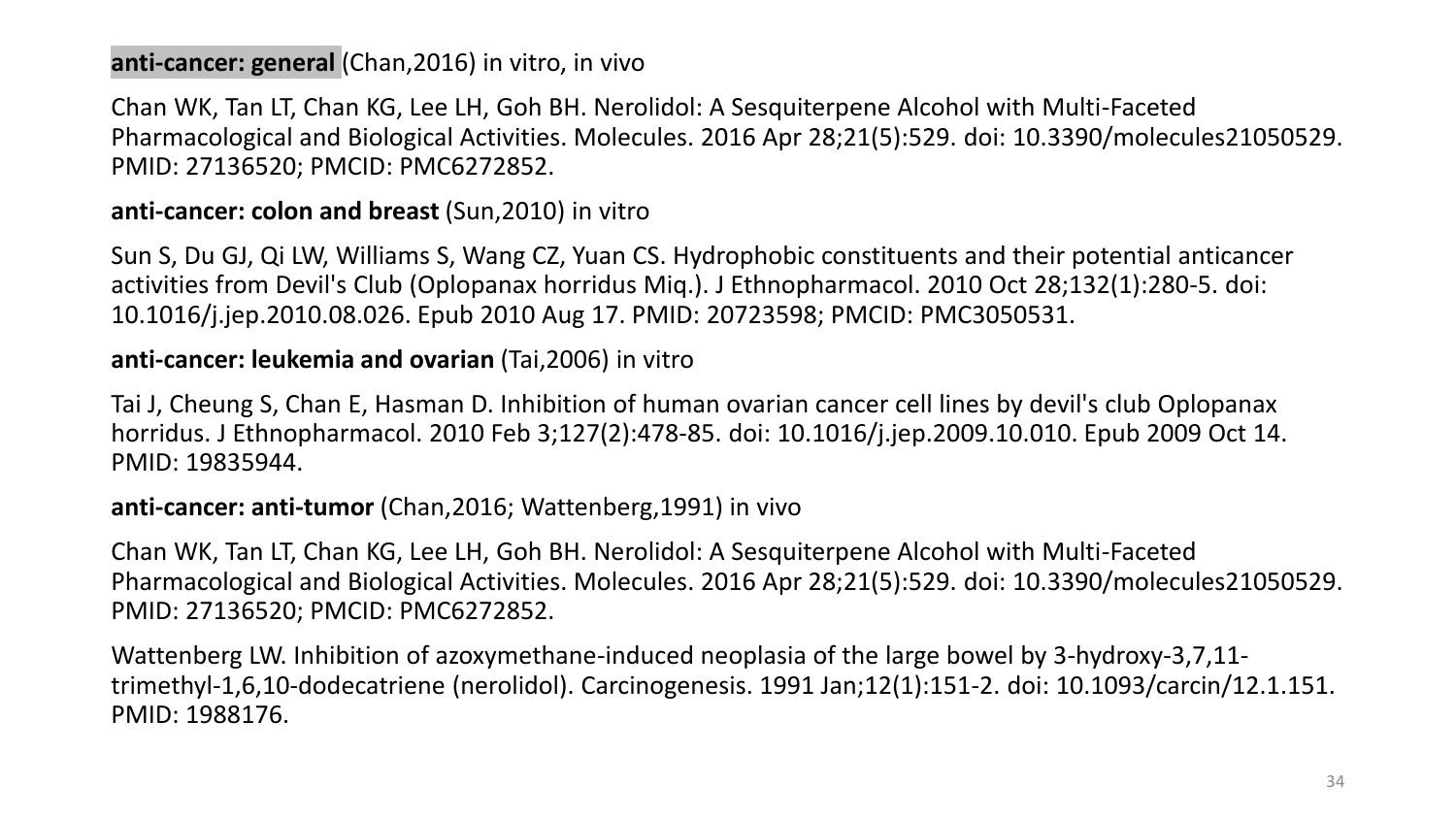#### **antiemetic (treats nausea, vomiting, motion sickness)** (Lee,2018) in vivo

Lee G, Yang E, Kim S, Park CS, Park YS, Jin YH. Parapheromones Suppress Chemotherapy Side Effects. J Pharmacol Exp Ther. 2018 Nov;367(2):215-221. doi: 10.1124/jpet.118.251363. Epub 2018 Aug 22. PMID: 30135179.

**analgesic** (anti-nociceptive/chronic pain) (Chan,2016; Fonsêca,2016) in vivo

Chan WK, Tan LT, Chan KG, Lee LH, Goh BH. Nerolidol: A Sesquiterpene Alcohol with Multi-Faceted Pharmacological and Biological Activities. Molecules. 2016 Apr 28;21(5):529. doi: 10.3390/molecules21050529. PMID: 27136520; PMCID: PMC6272852.

Fonsêca DV, Salgado PR, de Carvalho FL, Salvadori MG, Penha AR, Leite FC, Borges CJ, Piuvezam MR, Pordeus LC, Sousa DP, Almeida RN. Nerolidol exhibits antinociceptive and anti-inflammatory activity: involvement of the GABAergic system and proinflammatory cytokines. Fundam Clin Pharmacol. 2016 Feb;30(1):14-22. doi: 10.1111/fcp.12166. Epub 2015 Nov 22. PMID: 26791997.

#### **anti-inflammatory vs arthritis** (Barros,2019) in vivo

Barros Silva Soares de Souza EP, Trindade GDGG, Lins Dantas Gomes MV, Santos Silva LA, Grespan R, Quintans Junior LJ, Cavalcanti de Albuquerque Júnior RL, Shanmugan S, Antunes de Souza Araújo A. Anti-inflammatory effect of nano-encapsulated nerolidol on zymosan-induced arthritis in mice. Food Chem Toxicol. 2020 Jan;135:110958. doi: 10.1016/j.fct.2019.110958. Epub 2019 Nov 9. PMID: 31715307.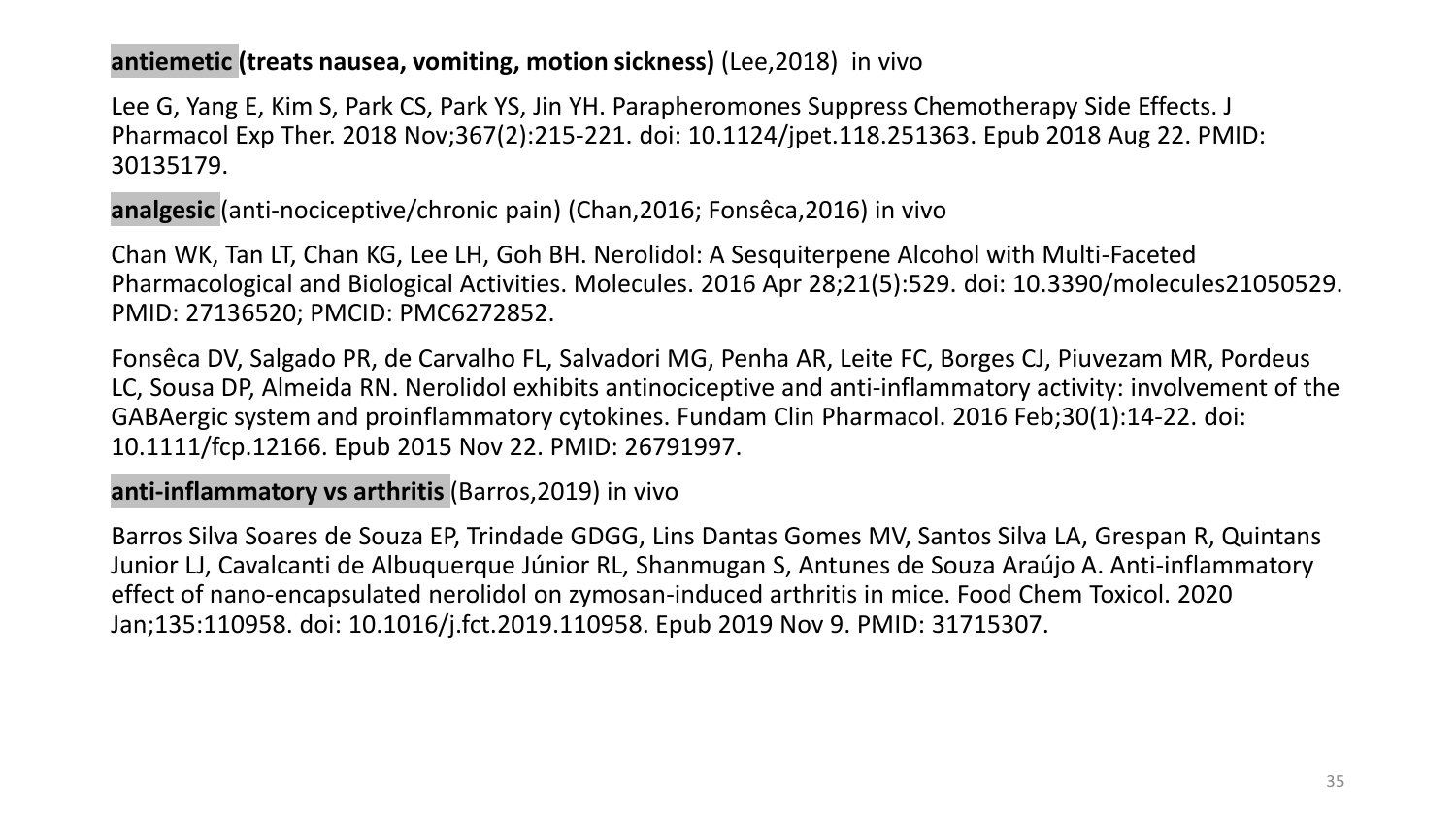#### **anti-inflammatory vs colon** (Raj,2020) in vtro, in vivo

Raj V, Venkataraman B, Almarzooqi S, Chandran S, Ojha SK, Attoub S, Adrian TE, Subramanya SB. Nerolidol Mitigates Colonic Inflammation: An Experimental Study Using both In Vivo and In Vitro Models. Nutrients. 2020 Jul 8;12(7):2032. doi: 10.3390/nu12072032. PMID: 32650602; PMCID: PMC7400891.

#### **anti-inflammatory vs keratitis prevention** (Yang,2020) in vivo, in vitro

Yang H, Wang Q, Han L, Yang X, Zhao W, Lyu L, Wang L, Yan H, Che C. Nerolidol inhibits the LOX-1 / IL-1β signaling to protect against the Aspergillus fumigatus keratitis inflammation damage to the cornea. Int Immunopharmacol. 2020 Mar;80:106118. doi: 10.1016/j.intimp.2019.106118. Epub 2020 Jan 9. PMID: 31926445.

#### **anti-ulcer** (Chan,2016) in vivo

Chan WK, Tan LT, Chan KG, Lee LH, Goh BH. Nerolidol: A Sesquiterpene Alcohol with Multi-Faceted Pharmacological and Biological Activities. Molecules. 2016 Apr 28;21(5):529. doi: 10.3390/molecules21050529. PMID: 27136520; PMCID: PMC6272852.

#### **endometriosis reversal** (Rauf,2018) in vivo

Rauf Melekoglu, Osman Ciftci, Sevil Eraslan, Aslı Cetin & Nese Basak (2018) The beneficial effects of nerolidol and hesperidin on surgically induced endometriosis in a rat model, Gynecological Endocrinology, 34:11, 975- 980, DOI: 10.1080/09513590.2018.1469611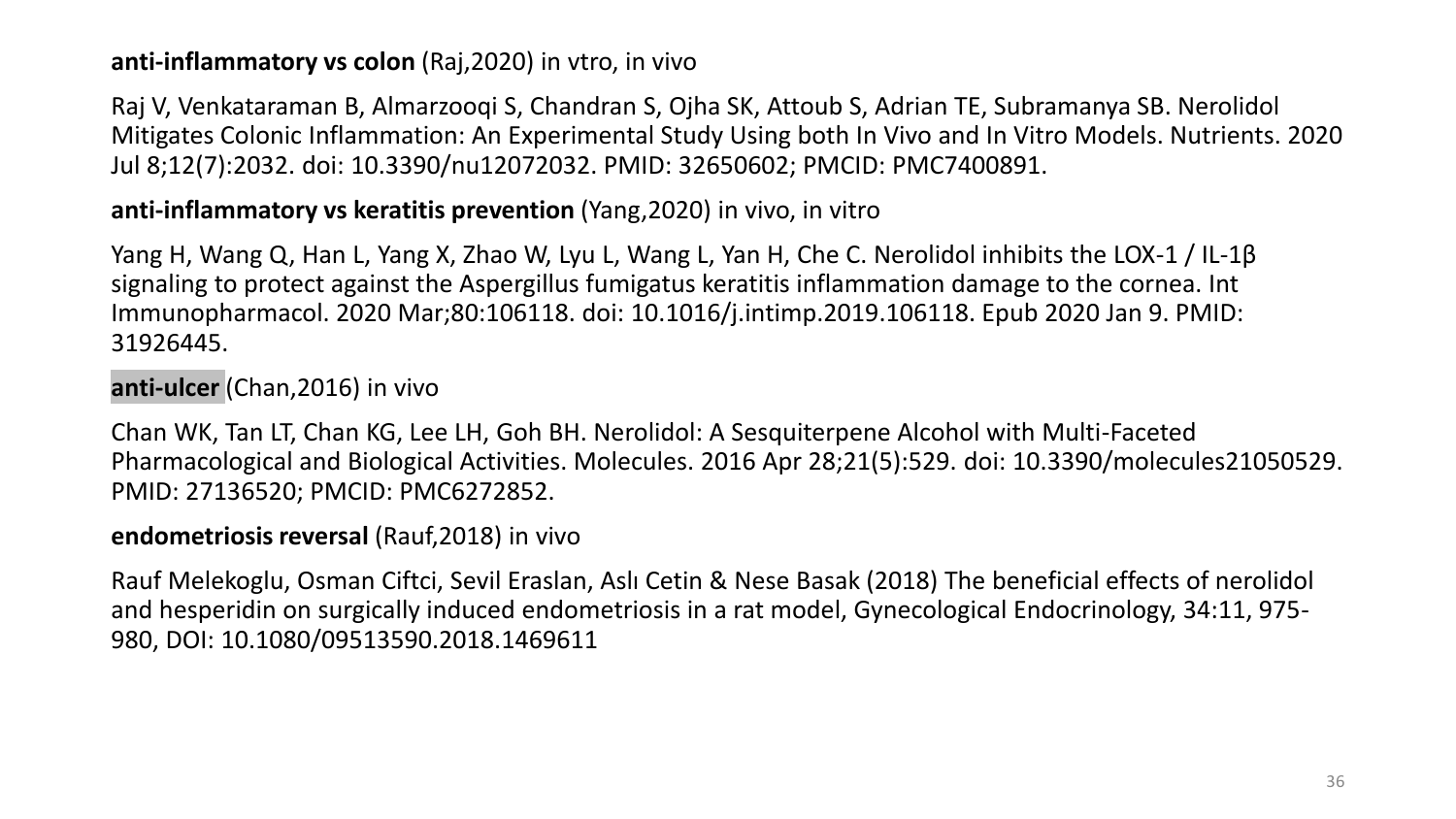#### **Neurological: Alzheimer's** (Szwajgier,2019) in vitro

Szwajgier D, Baranowska-Wójcik E. Terpenes and Phenylpropanoids as Acetyl- and Butyrylcholinesterase Inhibitors: A Comparative Study. Curr Alzheimer Res. 2019;16(10):963-973. doi: 10.2174/1567205016666191010105115. PMID: 31660828.

#### **Neurological: Parkinson's** (Javed,2016) in vivo

Javed H, Azimullah S, Abul Khair SB, Ojha S, Haque ME. Neuroprotective effect of nerolidol against neuroinflammation and oxidative stress induced by rotenone. BMC Neurosci. 2016 Aug 22;17(1):58. doi: 10.1186/s12868-016-0293-4. PMID: 27549180; PMCID: PMC4994214.

#### **Neurological: anxiolytic** (De Carvalho,2018)(Goel, 2016) in vivo

De Carvalho RBF, De Almeida AAC, Campelo NB, Lellis DROD, Nunes LCC. Nerolidol and its Pharmacological Application in Treating Neurodegenerative Diseases: A Review. Recent Pat Biotechnol. 2018;12(3):158-168. doi: 10.2174/1872208312666171206123805. PMID: 29210667.

Goel RK, Kaur D, Pahwa P. Assessment of anxiolytic effect of nerolidol in mice. Indian J Pharmacol. 2016 Jul-Aug;48(4):450-452. doi: 10.4103/0253-7613.186188. PMID: 27756960; PMCID: PMC4980937.

#### **Neurological: epilepsy treatment** (De Carvalho,2018)(Kaur, 2016) in vivo

De Carvalho RBF, De Almeida AAC, Campelo NB, Lellis DROD, Nunes LCC. Nerolidol and its Pharmacological Application in Treating Neurodegenerative Diseases: A Review. Recent Pat Biotechnol. 2018;12(3):158-168. doi: 10.2174/1872208312666171206123805. PMID: 29210667.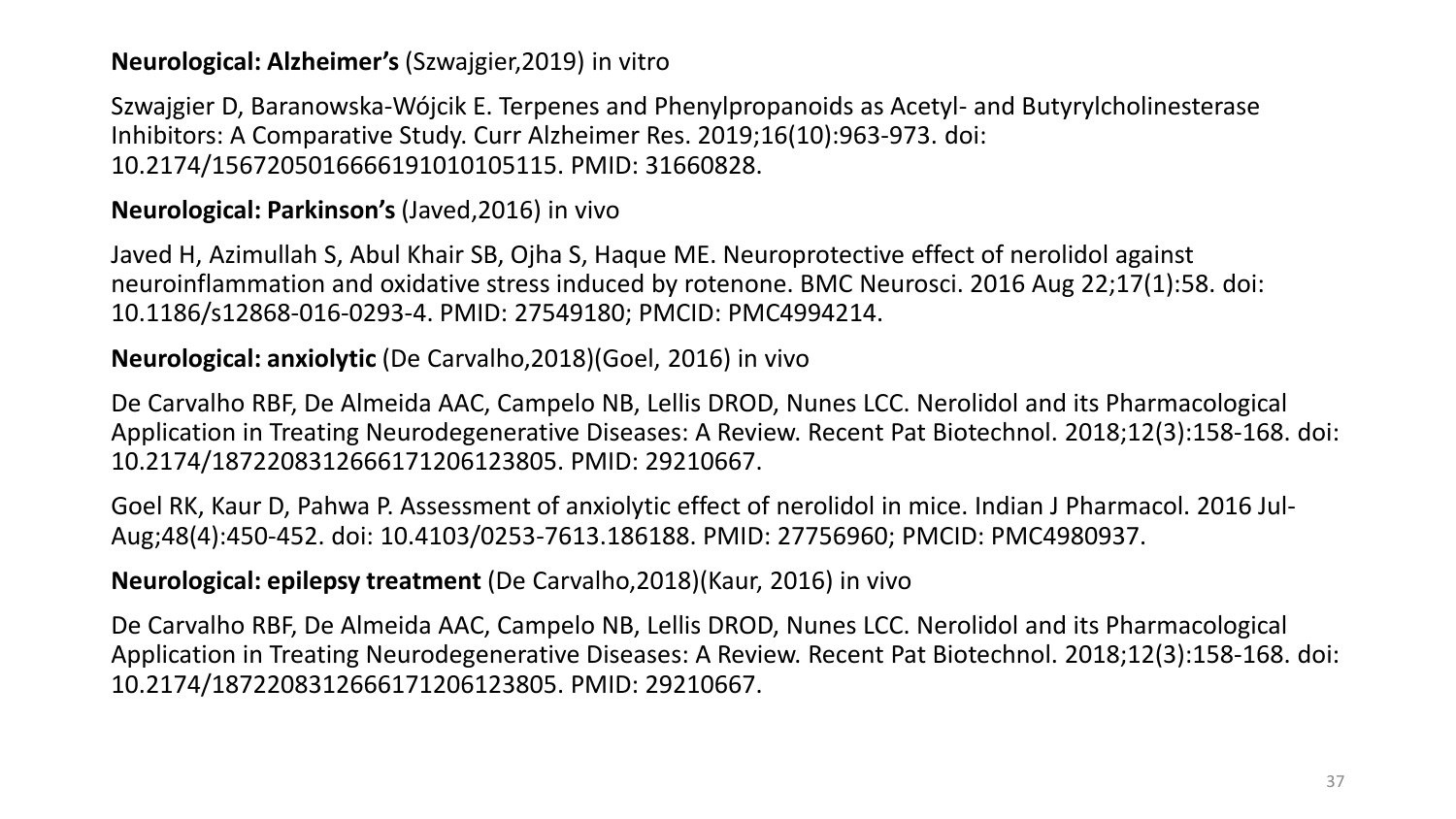Kaur D, Pahwa P, Goel RK. Protective Effect of Nerolidol Against Pentylenetetrazol-Induced Kindling, Oxidative Stress and Associated Behavioral Comorbidities in Mice. Neurochem Res. 2016 Nov;41(11):2859-2867. doi: 10.1007/s11064-016-2001-2. Epub 2016 Jul 14. PMID: 27418279.

Cytochrome inhibitors:

CYP1A2:<https://www.pharmacytimes.com/publications/issue/2007/2007-11/2007-11-8279>

CYP3A4:<https://www.pharmacytimes.com/publications/issue/2008/2008-09/2008-09-8687>

[https://www.pharmacytimes.com/publications/issue/2015/december2015/drug-interactions-with-cyp3a4-an](https://www.pharmacytimes.com/publications/issue/2015/december2015/drug-interactions-with-cyp3a4-an-update)update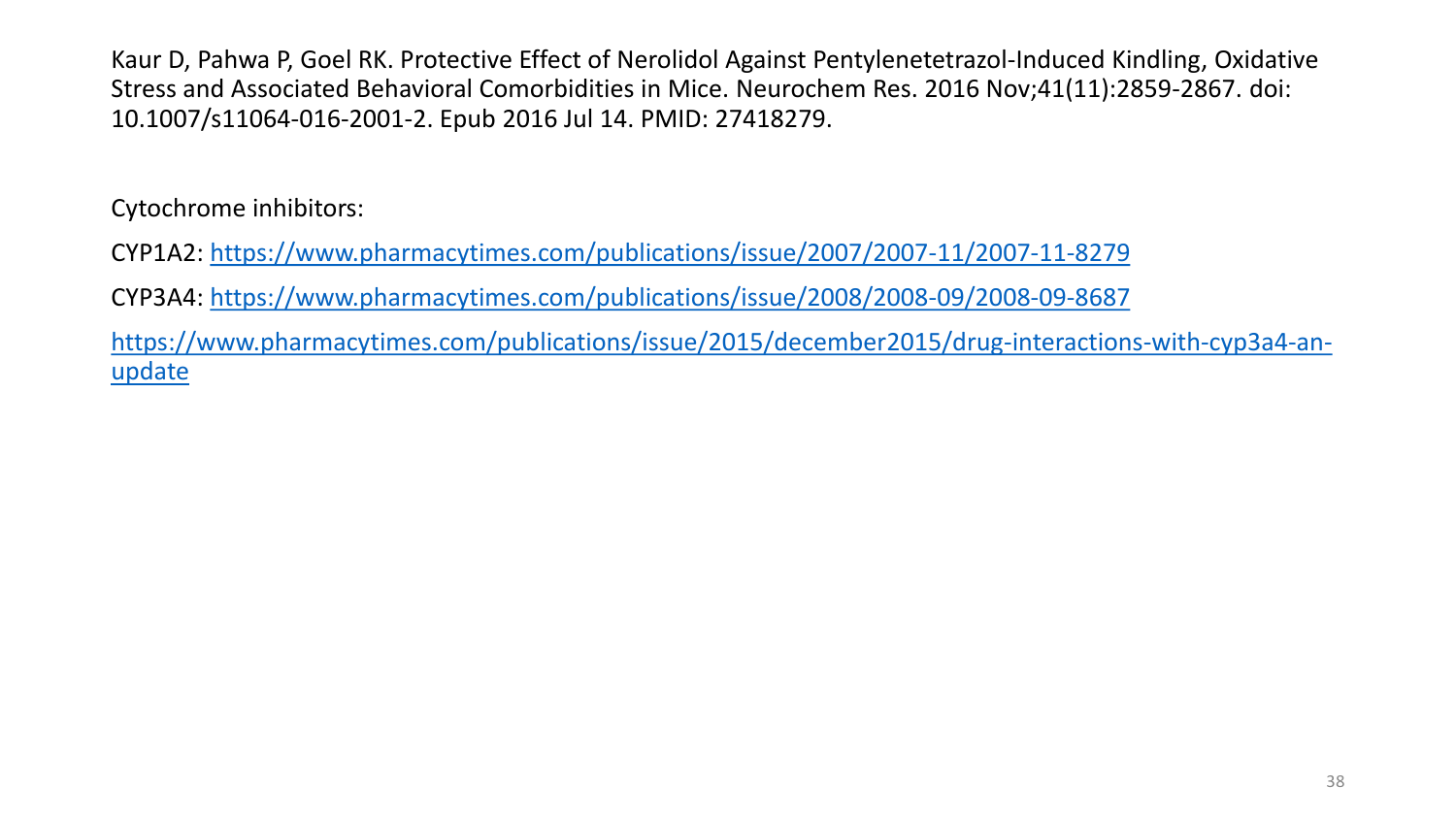### Anecdotes:

Some anecdotes about friends and family who have used the essential oil and hydrosol:

• In early November of 2019, we flew south for a family vacation and caught what seemed like the flu at an amusement park. But it was much worse than any flu I'd had before. My chest was tight and could barely breath. Chills and fever. I had taken some DC essential oil with me and used 3 drops in a large cup of coffee twice a day for several days. After that, I was doing well with no symptoms. Later, I had to wonder if that was covid due to the severity.

• During a conversation about devil's club, one of my friends mentioned that he had painful arthritis on his hand with swelling and very limited mobility. I suggested soaking it in hydrosol a little while to help with the pain. He decided to put an exam glove on his hand and a tablespoon of hydrosol to soak overnight for 5 nights. The swelling and pain went away for about 30 days. He also found that a single drop of essential oil in coffee relieved anxiety and he would use it whenever he was feeling out of sorts.

• The manager of a local store has anxiety. She put a drop of essential oil in a quart of water (I told her it wouldn't mix with the water) and reported that it evened out her mood- not like a high, just mellowed.

• A family friend has severe arthritis that caused continual pain and his hands had begun to swell. A 2% dilution of the EO in olive oil applied topically reduced the pain immediately and reduced the swelling overnight.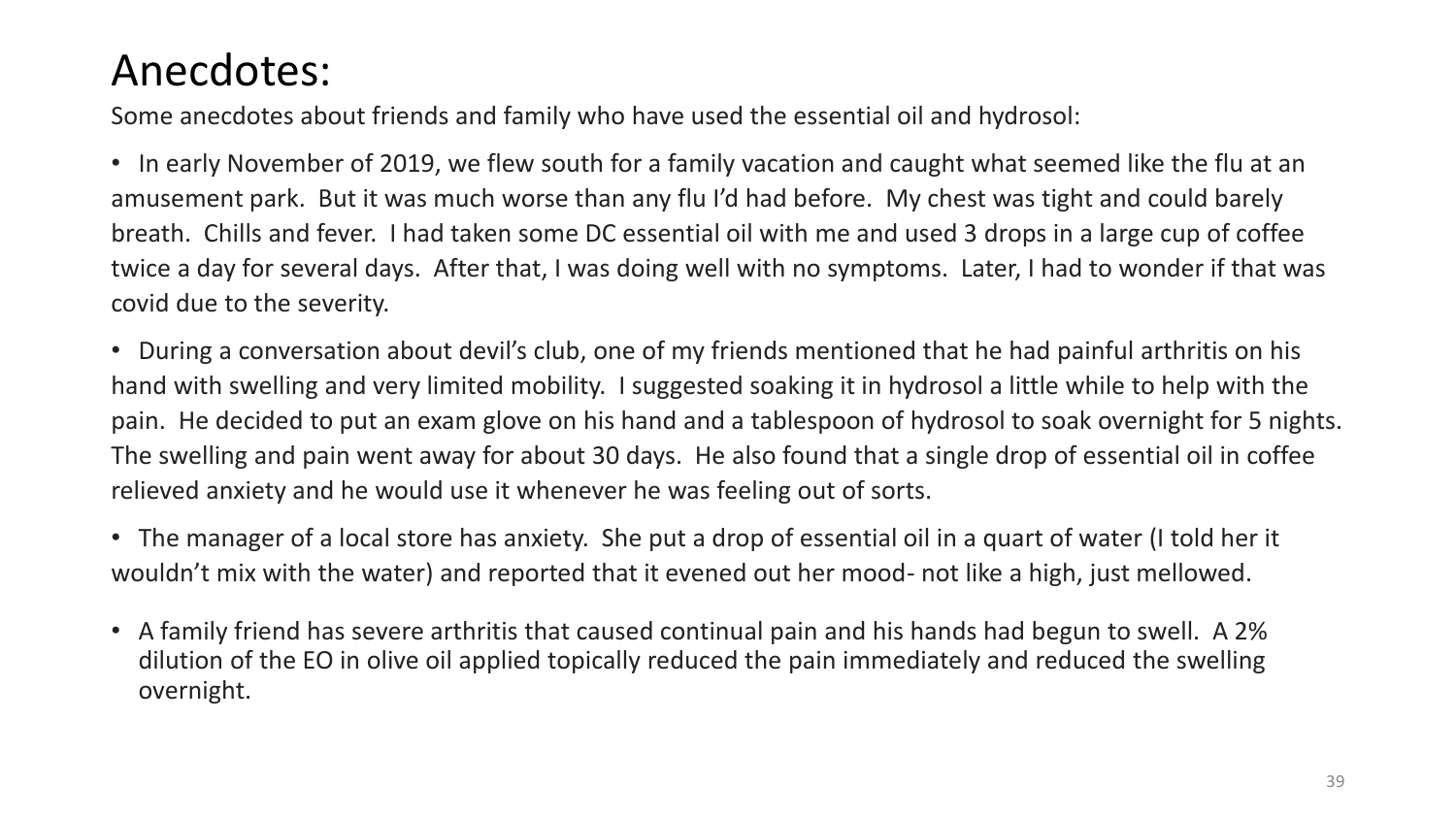- An elderly friend of my mother's is on a pain pump for severe chronic pain. A 3% dilution in olive oil applied topically immediately stopped the pain and the relief lasted 6 hours. He reports that the devil's club essential oil is as effective as CBD oil, but takes effect much more quickly.
- A friend of the family had swelling on his hands. 3% dilution in olive oil applied once daily for 3 days completely reduced the swelling.
- An elderly friend had chronic stabbing foot pain that caused her to lose sleep. A 3% dilution in olive oil relieved the pain. She reports that each time the pain returned, it was less severe- and that the essential oil seemed to be healing it. She also reports that nothing else she had tried would help the pain.
- A coworker was smelling the essential oil and inadvertently rubbed the top of the jar on her wrist. She reported that just that small amount of neat oil took away her carpal tunnel pain for 3 weeks. She is an executive assistant who does a large amount of typing. She also uses a couple drops of a devil's club tincture made by local artisans internally as a part of her daily regimen. She began putting one drop of the essential oil in a bottle of tincture and reports that she feels more alert and als that she and her siblings who have also been taking it haven't had any ailments in 9 months.
- A very elderly friend reported that whenever she cut her skin, it would take 2 weeks to heal. A single treatment of one drop of neat essential oil on a cut on the hand healed in 3 days. She routinely reported that a 3% dilution applied topically would help the swelling in her knee and legs allowing her to walk.
- A friend reported a benign growth, which he treated with 3% dilution topically for 3 weeks. The size of the growth after treatments was half its original size.